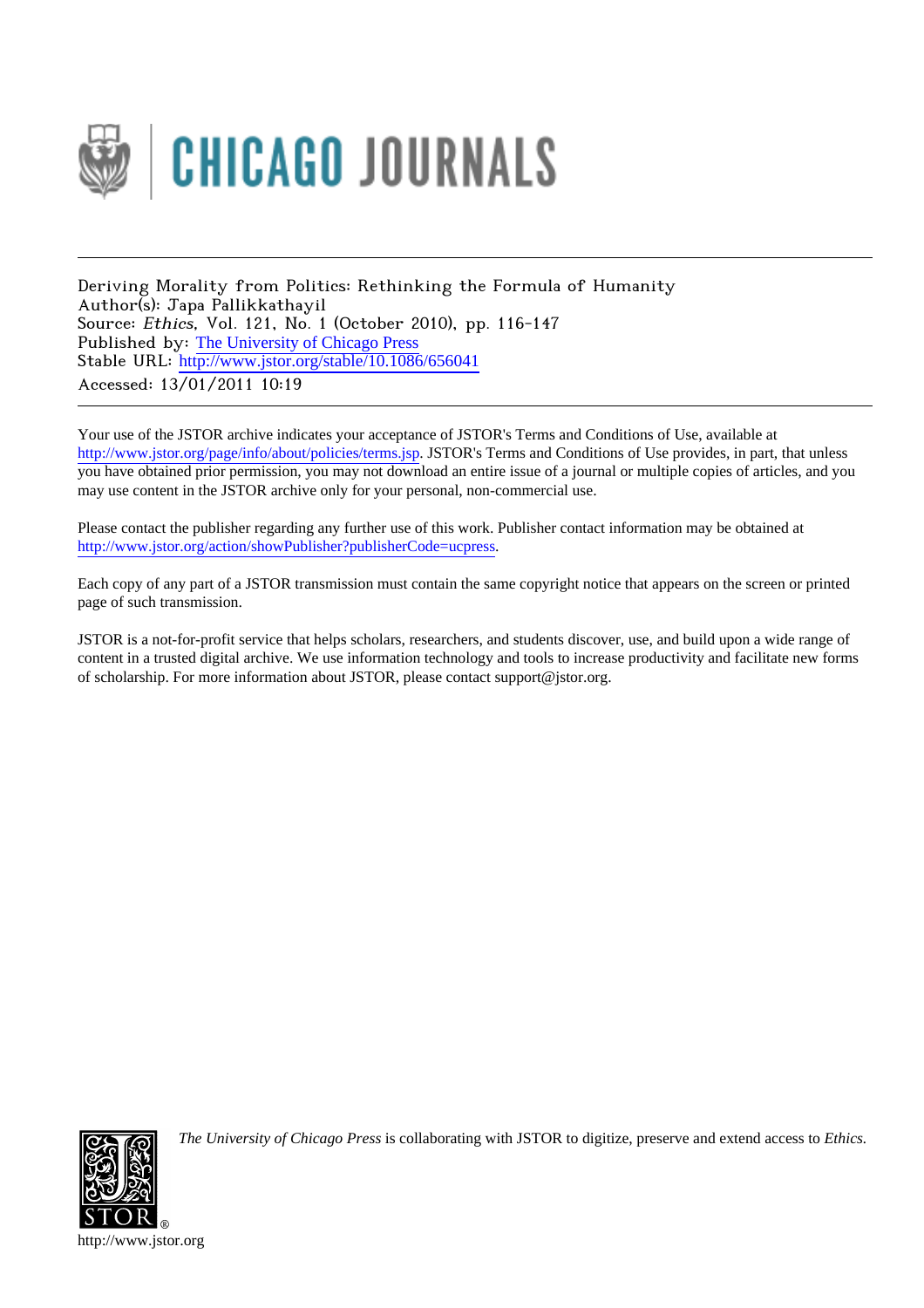# Deriving Morality from Politics: Rethinking the Formula of Humanity\*

# *Japa Pallikkathayil*

Kant's Formula of Humanity famously forbids treating others merely as a means. It is unclear, however, what exactly treating someone merely as a means comes to. This essay argues against an interpretation of this idea advanced by Christine Korsgaard and Onora O'Neill. The essay then develops a new interpretation that suggests an important connection between the Formula of Humanity and Kant's political philosophy: the content of many of our moral duties depends on the results of political philosophy and, indeed, on the results of actual political decision making.

Kant's Formula of Humanity famously forbids treating others merely as a means. It is unclear, however, what exactly treating someone merely as a means comes to. $<sup>1</sup>$  In the first part of this article, I explore</sup>

\* I am indebted to many people for helpful comments on earlier drafts of this essay: Kyla Ebels Duggan, Michael Joel Kessler, Niko Kolodny, Christine Korsgaard, T. M. Scanlon, and the members of the Harvard Workshop in Moral and Political Philosophy. I am also grateful for questions from audiences at these conferences: APA Central Division, the Northwestern University Society for Ethical Theory and Political Philosophy, the UK Kant Society Graduate Conference, the Graduate Philosophy Conference at the University of Illinois at Urbana-Champaign, and the Syracuse University Graduate Student Conference in Philosophy. Finally, I am grateful for questions from audiences at Boston University, Columbia University, New York University, University of Notre Dame, Stanford University, Syracuse University, Tufts University, the University of California at Berkeley, the University of California at Davis, the University of California at San Diego, and the University of Chicago.

1. Throughout this essay, I will be concerned with a fundamental category of wronging that Kant identified. The idea of 'treating someone merely as a means', however, has taken on a life of its own. Insofar as this idea is now present in commonsense morality, it has come to represent a more specific kind of wrong, that is, that of 'using someone'. So, I do not claim that the category of wronging that I will explicate on Kant's behalf is now most naturally described as treating someone merely as a means. For an apt description of the more specific kind of wrong, see T. M. Scanlon, "Means and Ends," in *Moral Dimensions: Permissibility, Meaning and Blame* (Cambridge, MA: Belknap, 2008).

*Ethics* 121 (October 2010): 116–147

2010 by The University of Chicago. All rights reserved. 0014-1704/2010/12101-0001\$10.00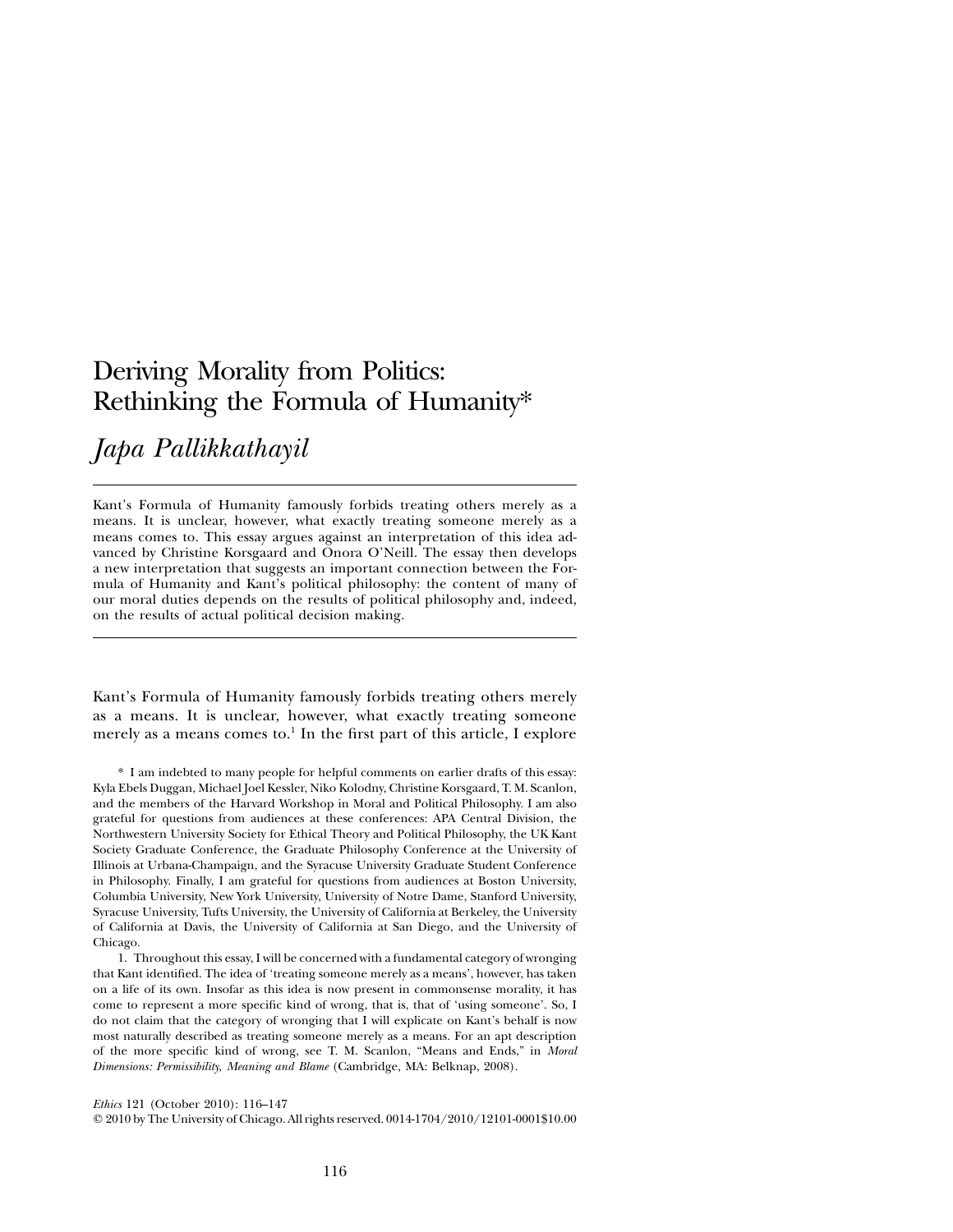one prominent approach to explicating this idea, the "possible consent interpretation." This approach, advanced by Christine Korsgaard and Onora O'Neill, suggests that one treats another merely as a means if one treats the other in a way the other could not possibly consent to being treated. I identify three problems with this view. First, this view faces difficulties as an interpretation of Kant. Second, this view involves some noteworthy counterintuitive implications. Third, once the motivation behind the possible consent interpretation has been made clear, it actually supports a different interpretation, one which has counterintuitive implications of its own. I conclude, therefore, that the possible consent interpretation is fundamentally flawed.

In the second part of this article, I develop a new interpretation of the Formula of Humanity. This interpretation suggests an important connection between the Formula of Humanity and Kant's political philosophy: the content of many of our moral duties depends on the results of political philosophy and, indeed, on the results of actual political decision making. After developing this interpretation, I explain how it avoids the problems that plagued the possible consent interpretation. Finally, I briefly note the independent interest of both the political theory sketched in this essay and the relationship between moral and political philosophy that it entails.<sup>2</sup>

## I. THE POSSIBLE CONSENT INTERPRETATION

## *A. The Interpretation*

Kant's Formula of Humanity version of the Categorical Imperative reads: "So act that you use humanity, whether in your own person or in the person of any other, always at the same time as an end, never merely as a means."<sup>3</sup> By 'humanity', Kant here means rational nature, that is, the capacity to set and pursue ends.<sup>4</sup> The prohibition on treating someone merely as a means thus constrains how one interacts with this capacity.

Some of Kant's interpreters, Allen Wood, for example, suggest that applying the Formula of Humanity in moral deliberation always requires combining it with substantive claims about what constitutes

2. I abbreviate *Groundwork of the Metaphysics of Morals* as *G*, *The Metaphysics of Morals* as *MM*, *Critique of Practical Reason* as *C2*, "On the common saying: That may be correct in theory, but it is of no use in practice," as *TP*, and "On a supposed right to lie from philanthropy" as *LP*. For all citations of Kant's work, I give the page numbers of the relevant volumes of *Kants gesammelte Schriften* (published by the Preussische Akademie der Wissenschaften, Berlin), which appear in the margins of most translations. All quotations from Kant's work are taken from Immanuel Kant, *Practical Philosophy*, ed. and trans. Mary J. Gregor (Cambridge: Cambridge University Press, 1996).

3. *G* 4:429.

4. See *G* 4:437 and *MM* 6:392. For a helpful discussion, see Christine M. Korsgaard, *Creating the Kingdom of Ends* (Cambridge: Cambridge University Press, 1996), 110–14.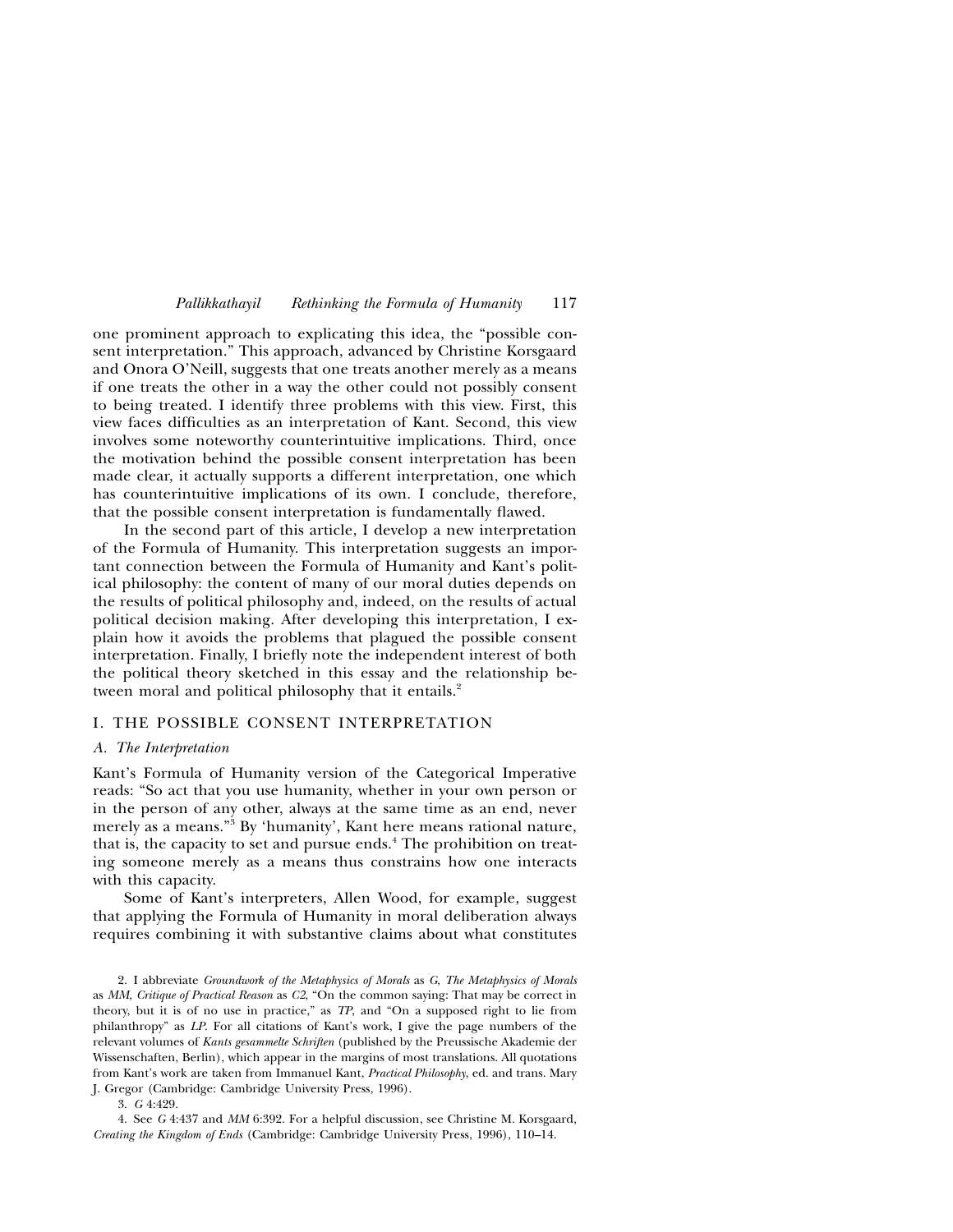proper respect for rational nature. There is no straightforward criterion for treating someone merely as a means that falls out of the Formula of Humanity itself.<sup>5</sup> Others, like O'Neill and Korsgaard, are more optimistic about the prospects for such a criterion.<sup>6</sup> Although O'Neill's and Korsgaard's views are very similar, I will focus on Korsgaard's view, since it is a bit more developed.

Drawing on Kant's treatment of the case of the lying promisor, Korsgaard suggests that "you treat someone as a mere means whenever you treat him in a way to which he could not possibly consent."<sup>7</sup> The lying promisor purportedly does just this. If I ask you for a loan with no intention of repaying it, then when you hand over the money, you have not agreed to participate in bringing about the realization of my true end, namely, the permanent acquisition of your money. You think my end is something entirely different. So, you cannot agree to further my true end.

## *B. Assessing the Interpretation*

There is something very intuitive about this characterization of treating someone merely as a means. If your actions are put in service of an end that it is impossible for you to agree to further, there seems to be a clear sense in which your agency has been co-opted. But when we consider the concrete implications of the possible consent criterion, problems begin to emerge. Korsgaard claims: "Kant's criterion most obviously rules out actions which depend on force, coercion or deception for their nature, for it is of the essence of such actions that they make it impossible for their victims to consent. If I am forced, I have no chance to consent. If I am deceived, I don't know what I am consenting to. If I am coerced, my consent itself is forced by means I would reject."<sup>8</sup>

The complete condemnation of these act types generates an interpretative and a substantive problem for the possible consent interpretation. The interpretive problem is that the complete condemnation of force is at odds with Kant's political philosophy, where he acknowledges that the use of force is sometimes permitted and perhaps even sometimes obligatory. This suggests that the possible con-

5. Allen Wood, *Kant's Ethical Thought* (Cambridge: Cambridge University Press, 1999), 150–55. Wood rejects the Korsgaardian interpretation I am about to consider on 153. John Rawls also seems skeptical of placing too much emphasis on consent in interpreting the Forumula of Humanity. See John Rawls, *Lectures on the History of Moral Philosophy*, ed. Barbara Herman (Cambridge, MA: Harvard University Press, 2000), 190–91.

6. See Korsgaard, *Creating the Kingdom of Ends*, 106–32, 137–40, 295–96; and Onora O'Neill, "Between Consenting Adults," in *Constructions of Reason* (Cambridge: Cambridge University Press, 1989), 105–25.

7. Korsgaard, *Creating the Kingdom of Ends*, 295.

8. Ibid.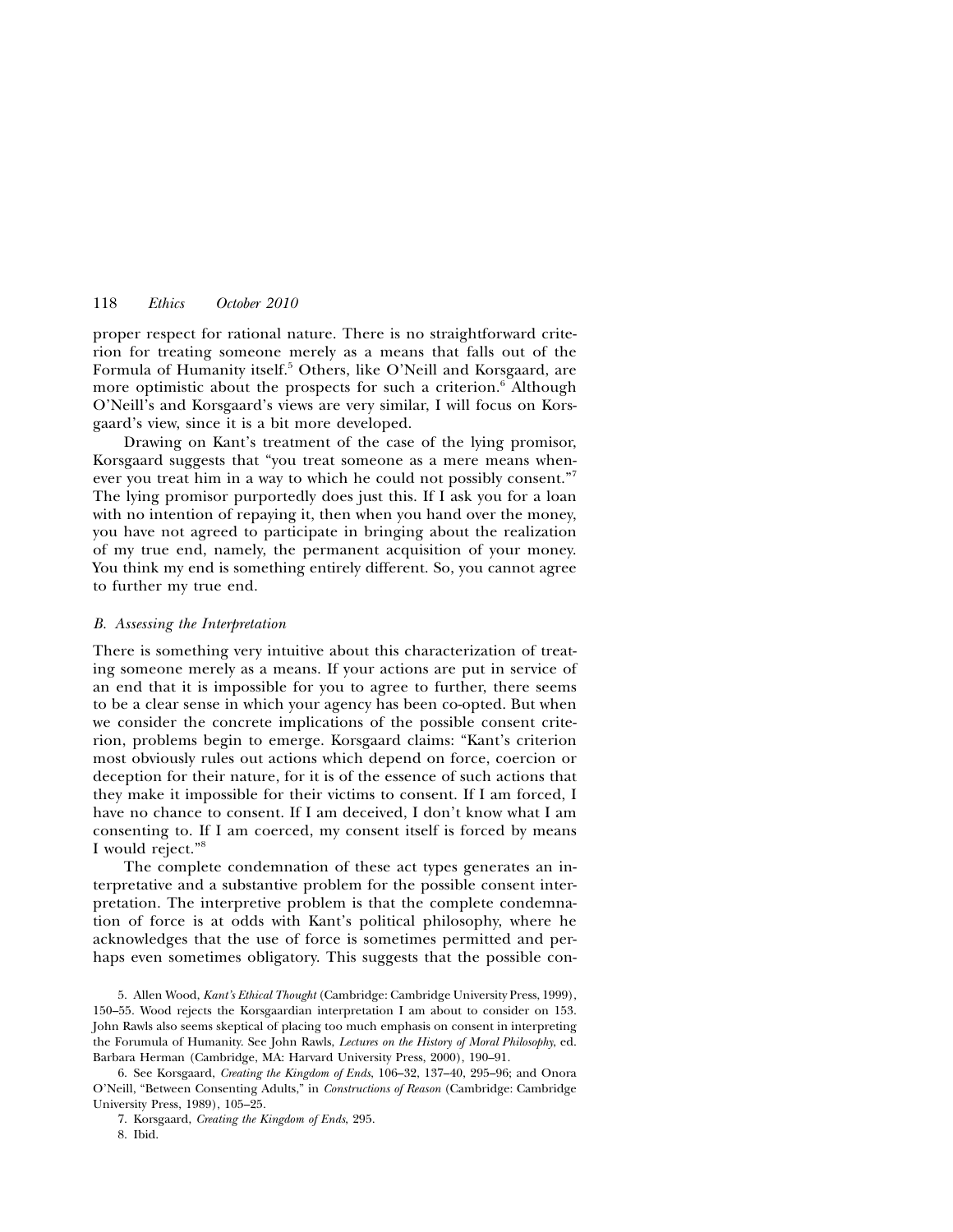sent interpretation misrepresents Kant's own position. The substantive problem is that, intuitively, the use of force, coercion, and deception is not always impermissible. This suggests that the possible consent interpretation saddles Kant with an implausible view. I will begin by fleshing out the interpretive problem and then I will follow with some brief comments about the substantive problem.

The absolute condemnation of force generates an interpretive problem for the possible consent criterion, because Kant acknowledges at least four cases in which the use of force is permitted and, in the latter three cases, perhaps even obligatory. First, I may use force to defend myself and the objects in my possession in the state of nature if the establishment of a civil condition is not possible.<sup>9</sup> Second, I may use force to compel others to leave the state of nature and enter the civil condition.<sup>10</sup> Third, agents of the state may use force to enforce its laws, as when the police interfere in the commission of crimes.<sup>11</sup> Finally, agents of the state may use force to punish criminals.<sup>12</sup>

It is important not to be distracted by the role of the state in these cases (direct in the third and fourth cases, indirect in the second case, and, perhaps, still lurking somewhere in the first case). Since Kant is often included in the social contract tradition, it might be tempting to think that, insofar as the state is involved, Kant is committed to thinking that one can consent to the treatment one receives. At least with respect to the fourth category, Kant explicitly denies this—one cannot consent to being punished.<sup>13</sup> Moreover, as I will argue later when I delve into Kant's political philosophy in more detail, despite the contractual language Kant employs in his work on political philosophy, the idea of consent is not doing any substantial justificatory work in his view. I will not attempt to work through these issues in this section, though. Even if one could defend the claim that one can consent to the treatment one receives from the state, that claim would not actually help the possible consent interpretation.

In order to defend the possible consent interpretation from the

10. Ibid., 312.

11. Kant does not say much about enforcement as opposed to punishment. But he acknowledges the need for a police force to provide for, among other things, security (ibid., 325).

12. Ibid., 331–37.

13. Ibid., 335.

<sup>9.</sup> Kant writes: "If a certain use of freedom is itself a hindrance to freedom in accordance with universal laws (i.e., wrong), coercion that is opposed to this (as a *hindering of a hindrance to freedom*) is consistent with freedom in accordance with universal law" (*MM* 6:231). Kant uses the term 'coercion' (*der Zwang*) to include physical force. Kant indicates that interfering with another's body is inconsistent with freedom in accordance with universal laws (250). So, one is permitted to stop others from interfering with one's body. Kant also indicates that one may defend one's provisional property (265).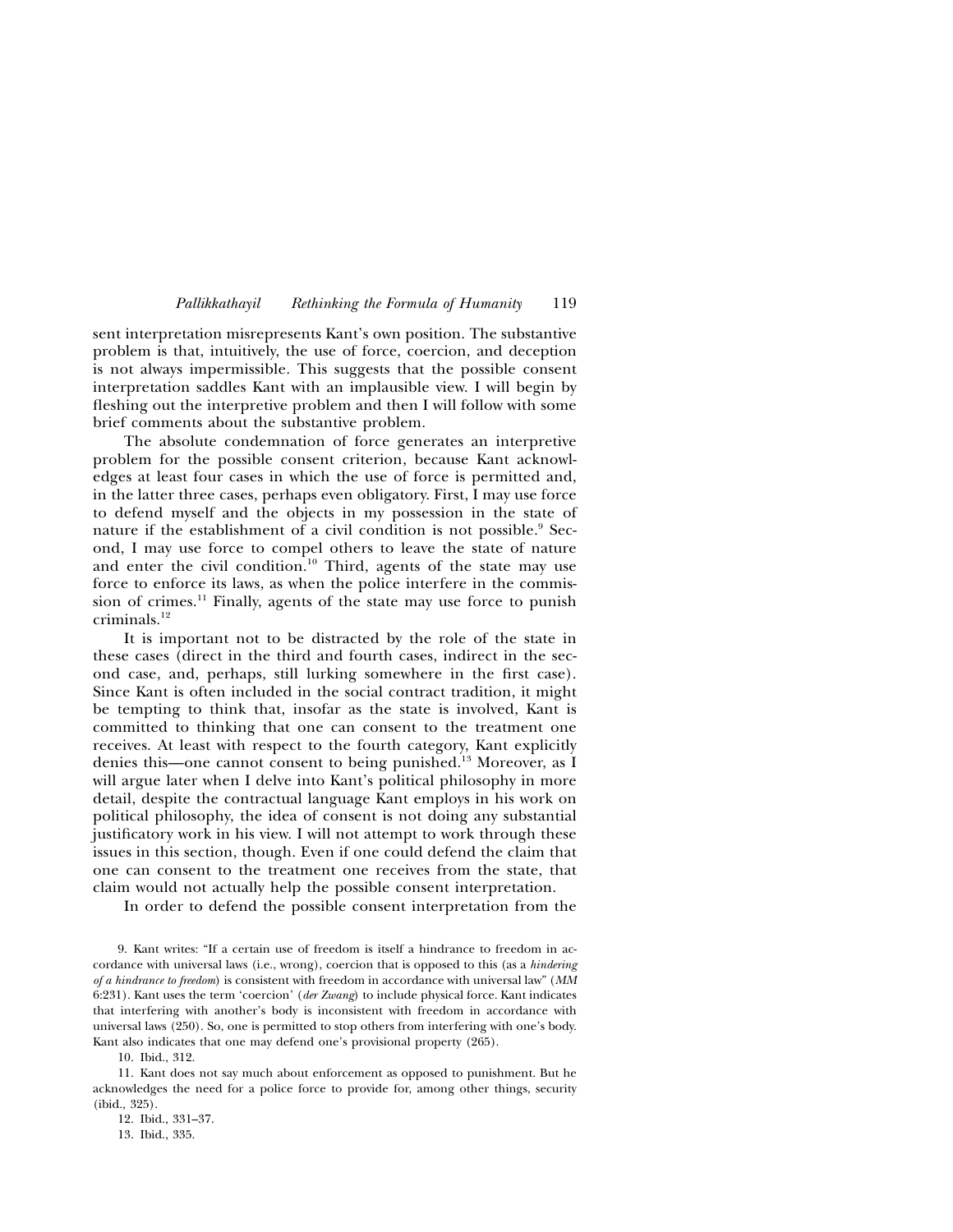objection that Kant allows for cases of permissible force, one must deny either that in these cases the use of force really is permissible or that in these cases the use of force makes consent impossible. The first denial would involve abandoning all of Kant's political philosophy and result in an extraordinarily implausible view. The second denial seems clearly preferable. But this denial is a nonstarter given the conception of the possibility of consent we have been working with. The very nature of force, coercion and deception are supposed to make consent impossible because, at the time of the interaction, one has no real opportunity to consent. So, we would need another conception of when consent is possible in order to make the suggestion work.

There are two natural alternative conceptions of possible consent. First, one might say that although one cannot consent to being the subject of, say, force at the time one is forced, one can consent to it prior to the interaction.<sup>14</sup> So, I might say to you, for example, "If it ever seems like I am going to hurt myself or others, restrain me." But, at most, prior consent seems like it does work only when consent is actual.<sup>15</sup> If the mere possibility of this kind of consent is all that is needed to make uses of force permissible, the possible consent criterion will no longer condemn force at all because it is possible to allow any future use of force for any reason. Hence, no use of force you undertake would involve negating the possibility of my prior consent.

Perhaps, then, we might want to consider the possibility of rational consent. Here the idea is that one treats another merely as a means if one treats the other in a way she could not rationally consent to being treated. This interpretation moves quite a distance from the

14. Perhaps one might also wonder about a future-oriented consent principle. Such a principle would consider whether a person might in the future consent to a past action. It seems clear that interpreting the possibility of consent in terms of what a person might possibly consent to in the future would render the prohibition on treating others merely as a means articulated by the possible consent interpretation far too weak. For a helpful discussion of a future-oriented consent principle, see Gerald Dworkin, "Paternalism," *Monist* 56 (1972): 64–84. For problems with a future-oriented consent principle, see John D. Hodson, "The Principle of Paternalism," *American Philosophical Quarterly* 14 (1977): 61–69.

15. Actual prior consent can indeed change the permissions that others have. If I tell you that you may borrow my car, doing so is now permissible and would not have been otherwise (other things being equal). Notice, though, that an 'actual prior consent' criterion for all interactions would not work. How could I even begin interacting with you if I needed to get your permission to do so first? And even if we somehow get around that conceptual puzzle, an actual prior consent criterion still does not seem to give the right verdict on all uses of force. Self-defense and defense of others seems permissible even if the aggressor has never said, "If it ever seems like I am going to hurt myself or others, restrain me." On the plausibility of using tacit consent to resolve these problems, see Sec. I.*C*.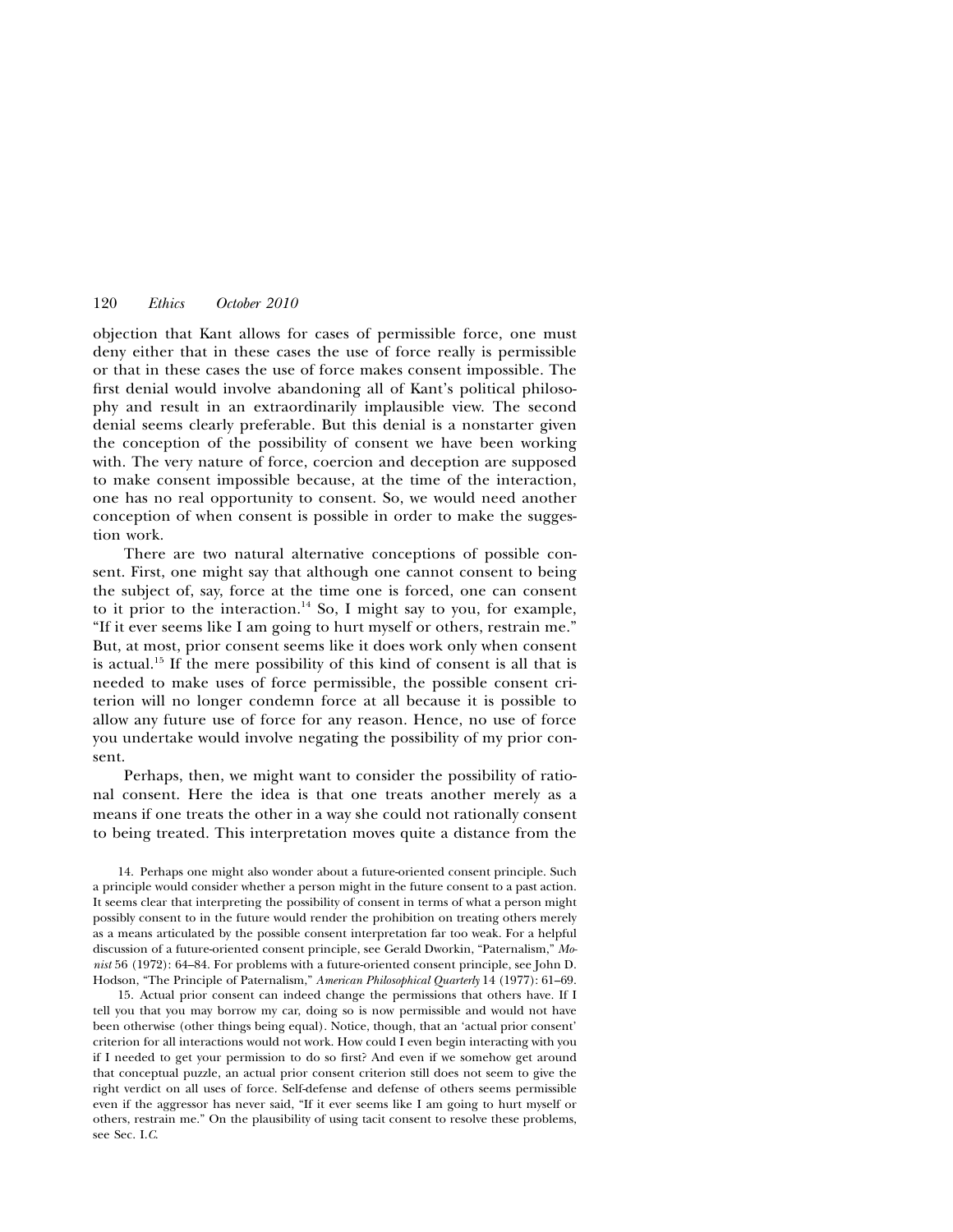original possible consent interpretation. Here much of the work is done by the idea of rationality rather than by the idea of consent. Indeed, as we will see below, on the most plausible interpretation of the possible rational consent criterion, the idea of consent ceases to do any justificatory work at all.

Before examining this interpretation of the possible rational consent criterion, it is important to note a structural problem with employing the idea of rational consent in explicating the Formula of Humanity: this makes the Formula of Humanity at least partially circular. The Formula of Humanity is a principle of practical reason. So, we need to know how it governs our actions before we can determine what we could rationally consent to. But on this view, we need to know what we could rationally consent to in order to interpret the second half of the Formula of Humanity.<sup>16</sup> Thus, we end up stuck.

So, in order to make the possible rational consent interpretation of what it is to treat someone merely as a means coherent, we need to identify some other rational norm that could be used to give the idea of rational consent content.<sup>17</sup> This would be difficult to do within the Kantian framework. Kant identifies two kinds of norms of practical rationality: categorical imperatives, which apply to us unconditionally, and hypothetical imperatives, which apply to us in virtue of having adopted a certain end. As we will see, neither of these kinds of norms can be used to give content to the idea of rational consent in a way that would enable that idea to contribute to the interpretation of the Formula of Humanity.

Kant emphasizes the claim that there is only one categorical imperative. While he gives at least three formulations of the Categorical Imperative, and the relationship between the various formulations is not completely clear, he claims that these "three ways of representing

16. Consider a concrete example. Ashley wants to know whether she would be treating Theodore merely as a means if she pushed him out of her way. On the possible rational consent interpretation, in order to answer this question, she must establish whether Theodore could rationally consent to the treatment. But consenting is itself an action and in order to determine whether Theodore could rationally consent, we need to know whether he could consent without treating either Ashley or himself merely as a means. If we use the possible rational consent interpretation to think about ways of treating oneself, the way to determine whether Theodore would be treating himself merely as a means is to determine whether Theodore could rationally consent to the treatment. And that is just what we were trying to determine in the first place. Thus we end up stuck. If we consider whether consenting would involve treating Ashley merely as a means, we need to consider whether Ashley could rationally consent to being given consent. But it seems that whether Ashley could rationally consent to being given consent by Theodore depends on whether he could rationally consent to her consenting to his giving consent. And so on. Hence we end up stuck again.

17. I am indebted to Patrick Smith for pressing me on this point.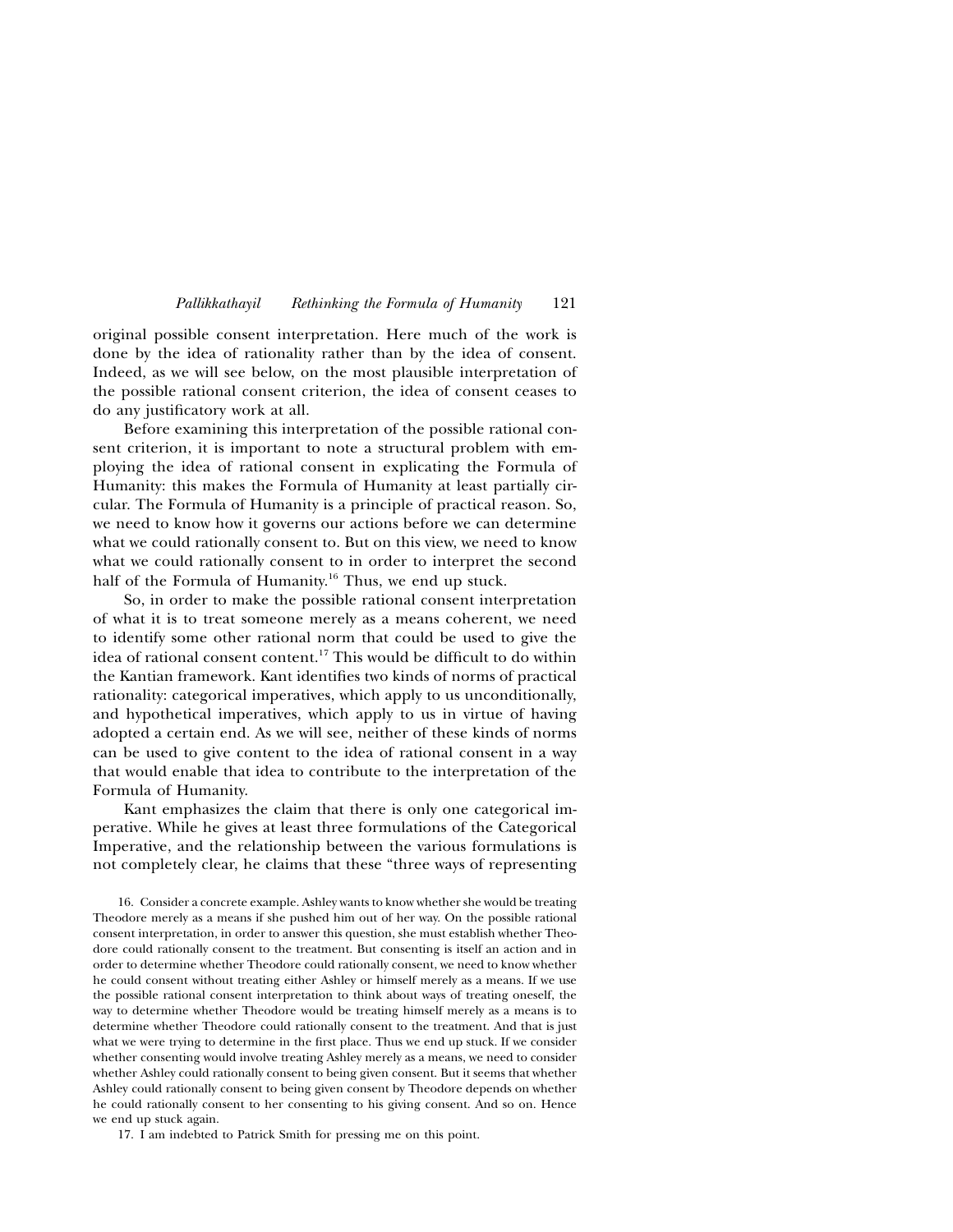the principle of morality are at bottom only so many formulae of the very same law, and any one of them of itself unites the other two in it."<sup>18</sup> For this reason, as an interpretative matter it would be difficult to treat another formulation of the Categorical Imperative, for example, the Formula of Universal Law, as a rational norm that is independent of the Formula of Humanity in the way needed to evade the circularity objection above. Substantively, this strategy would face questions regarding how to justify privileging one of the formulations in this way.

Consider, instead, the suggestion that we appeal to hypothetical imperatives in order to fill out the idea of rational consent. We must specify some set of ends in order for hypothetical imperatives to yield any results regarding what it would be rational for someone to do. If we consider the specific, contingent ends of any given person, this way of filling out the idea of rational consent will have problematic implications. It might not be possible for a murderer to rationally consent to being restrained given her particular set of ends. Yet it seems permissible to restrain her.

Kant attributes a special status to the end of happiness as an end that we all naturally pursue.<sup>19</sup> So perhaps the advocate of the possible rational consent criterion might suggest explicating the rationality in rational consent in terms of the end of happiness rather than the merely contingent ends of agents. The trouble with this suggestion is that Kant seems to have had a desire-fulfillment conception of happiness.<sup>20</sup> Privileging happiness so understood leads to the same problems for the possible rational consent criterion as focusing on the specific, contingent ends of a person. It might not be rationally possible for a murderer to consent to being restrained, given the goal of promoting her own happiness.<sup>21</sup>

## 18. *G* 4:436.

19. Kant's views on happiness are rather slippery. A full discussion of those views goes beyond the scope of this article. Here it suffices to note that the problems I identify above for using the end of happiness to explicate rational consent would hold even if the end of happiness were a rationally required end rather than simply an end we all naturally have.

#### 20. *C2* 5:124.

21. Perhaps instead of considering the end of happiness directly, we should take a step back from the specific, contingent ends of each person and consider instead the resources a person might need to achieve any of her ends. Perhaps there is some bundle of generic resources that each person is rationally committed to obtaining as the means to the pursuit of her happiness. If so, then, perhaps no agent could rationally consent to being deprived of these resources. So, on this interpretation of possible rational consent, perhaps one treats another merely as a means if one deprives the other of the bundle of generic resources she is rationally committed to obtaining as the means to her happiness.

Is there some bundle of generic resources that each person is rationally committed to obtaining as the means to the pursuit of her happiness? The plausibility of thinking that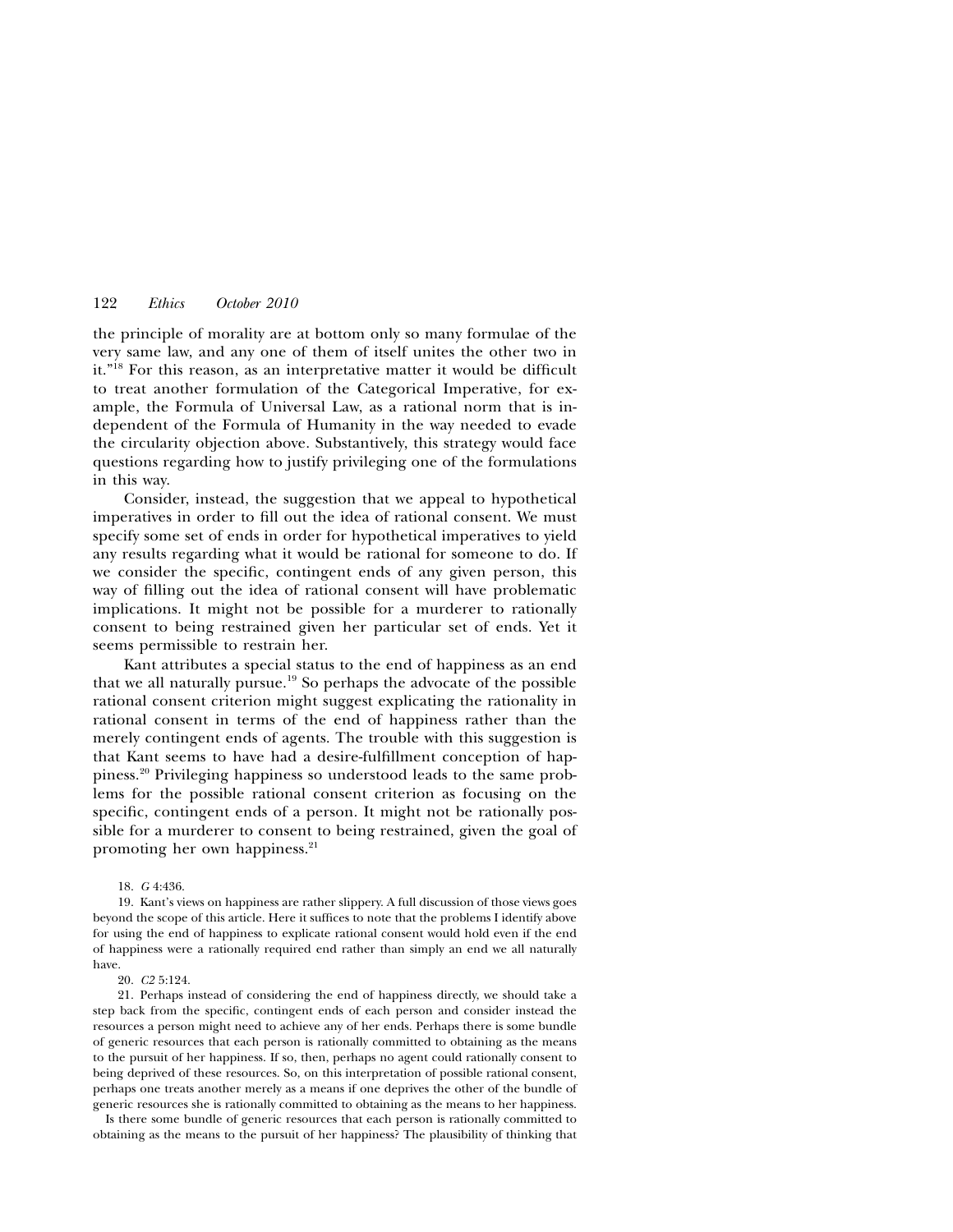Perhaps instead we should consider the ends or commitments that flow from the rational commitment to one's own autonomy.<sup>22</sup>

there might be may stem from the loosely Rawlsian character of the suggestion. And so, in order to appreciate the difficulty this suggestion faces, it may be helpful to situate Rawls's project in this discussion. Rawls argues that, in the original position, rational persons concerned to advance their own interests would agree to his two principles of justice, principles that regulate the basic structure of society and thereby specify bundles of primary social goods to which each person has a claim. Although these parties are concerned to advance their own interests, they are not concerned to ensure that they obtain some specific bundle of primary goods. To the extent that Rawls's project suggests a rational commitment to obtaining some specific bundle of primary goods, this is an implication of the reasoning in the original position rather than an input into that reasoning. That is, the rational commitment to obtaining some bundle of primary goods stems from reasoning about how it is rational to structure our social interactions, not vice versa.

The above suggestion asks that we understand each person as having a rational commitment to obtaining some bundle of generic resources that could be used to ground the moral entitlement not to be deprived of those resources. The difficulty the suggestion faces is to argue for a specification of the bundle of resources one is supposed to be rationally committed to obtaining in the absence of some reasoning about how one's interest in the resources is to be reconciled with the interests of others. Here I am not attempting to argue that such a specification could not be given. I simply note that some such specification must be defended in order to make the above suggestion work.

There may be resources in Kant's view that one might draw on if one were pursuing the development of such a specification. See, for example, Rawls's discussion of Kant's references to 'true needs' (John Rawls, "Themes in Kant's Moral Philosophy," *Collected Papers* [Cambridge, MA: Harvard University Press, 1999], 497–528). Kant's references to true needs are rather cryptic and I am dubious that this approach will yield plausible results. Moreover, as I will argue in Sec. II.*C*, I think that Kant focuses on developing a different approach. Kant recognizes that people have a rational interest in the way that their interactions with other agents affect their access to the means to their ends. But he uses this to argue directly for norms governing our interactions with others rather than proceeding via reflections on what resources we could not rationally consent to being deprived of.

Setting aside the original suggestion, the discussion above might nonetheless lead one to wonder whether Rawls gives us an example of some other way in which the idea of rational consent can be used to ground foundational moral claims, i.e. the claims of justice. After all, the original position depicts rational deliberators as agreeing to the principles of justice. I think that it is nonetheless not obvious that the idea of rational consent plays a fundamental justificatory role in Rawls's account. The original position is a 'device of representation' showing us what follows from the idea of persons as free and equal and society and as a fair system of cooperation (John Rawls, *Political Liberalism* [New York: Columbia University Press, 2005], 24–27). But considering this matter in detail goes far beyond the scope of this paper. My claim here is that Kant's view is not best understood as making a foundational appeal to the idea of rational consent. As I go on to argue in Sec. II.*D*, to the extent that Kant invokes the idea of rational consent, this is best understood as a heuristic device that enables us to more vividly appreciate principles that are grounded independently of this idea. I am indebted to an anonymous reviewer from *Ethics* for prompting me to consider these issues.

22. I am indebted to an anonymous reviewer from *Ethics* for prompting me to consider this possibility.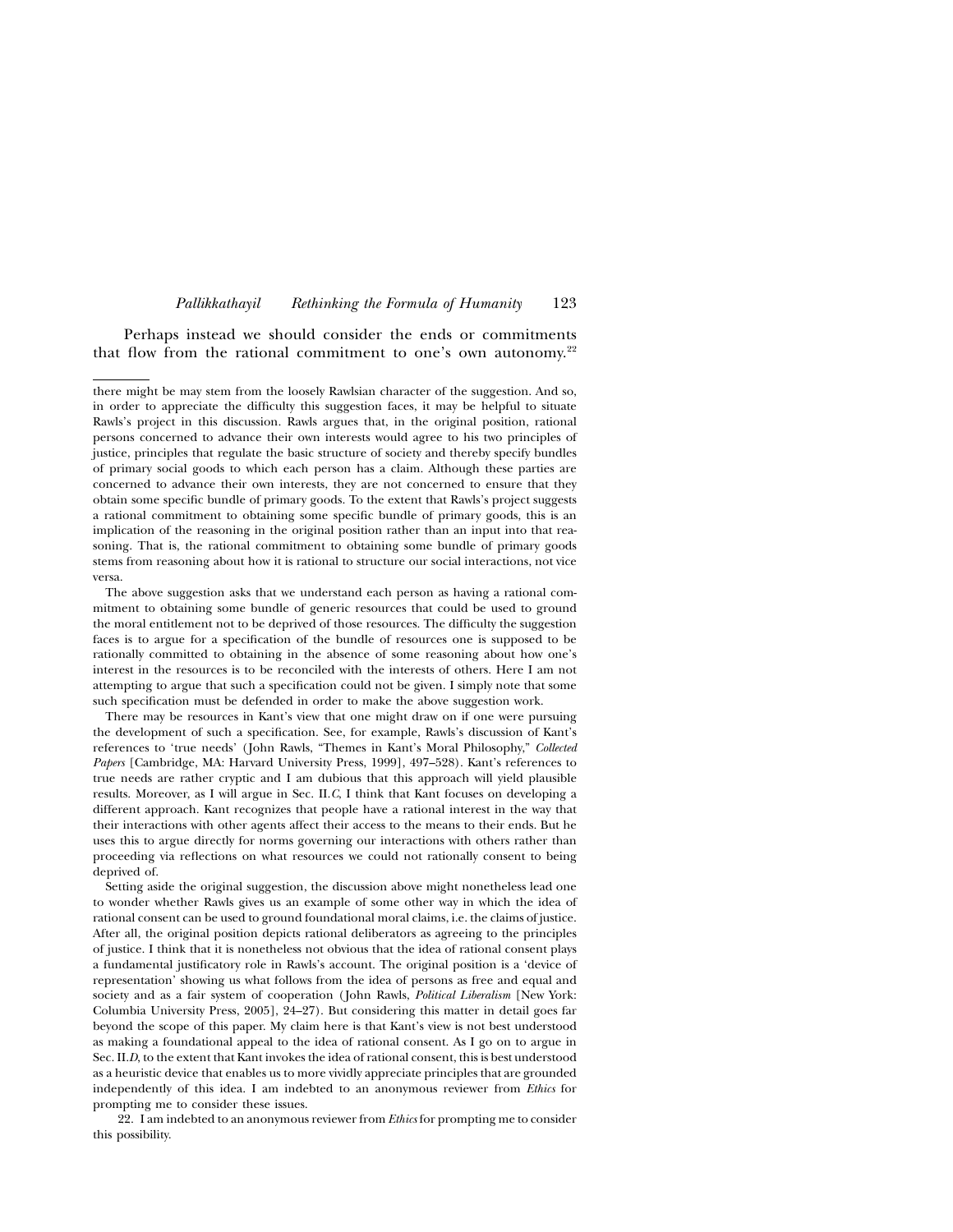Notice, however, that for Kant autonomy consists in following the Categorical Imperative. So, the rationally necessary ends and commitments of autonomous agents will be implications of the proper interpretation of the Categorical Imperative rather than inputs that can be used to interpret the Categorical Imperative. Thus, in identifying the implications of the Formula of Humanity properly interpreted, we may identify rationally necessary ends and commitments of autonomous agents. And it may make sense to interpret the Formula of Humanity as claiming that one treats another merely as a means if she treats the other in a way that is inconsistent with the pursuit of these ends or the upholding of these commitments. Nothing is added by claiming instead that one treats another merely as a means if one treats the other in a way that the other could not rationally consent to being treated given these ends/commitments.<sup>23</sup>

So, given the resources of the Kantian view, there does not seem to be a way to explicate the idea of rational consent that would allow that concept to play a role in the interpretation of the Formula of Humanity.<sup>24</sup> Recall that the problem with the original possible consent interpretation was that it could not allow that one can sometimes consent to the use of force, a claim that is needed to make sense of Kant's political philosophy. We have therefore considered two alternative conceptions of the idea of possible consent. Neither the possible prior consent view nor the possible rational consent view can help with this problem. This leaves the possible consent interpretation with no way to make sense of Kant's political philosophy and thus undermines the plausibility of this interpretation.

Setting aside interpretive issues, the substantive problem with the possible consent interpretation is that the use of force, coercion, and deception is not always impermissible. Consider the infamous case of the murderer at the door. Someone has come looking for a friend who is in your home in order to murder him. You know what the would-be murderer is up to and you must decide whether or not to lie to him. Unlike his more moderate view on force, Kant's view on deception seems to be just as extreme as it has been made out to be.

<sup>23.</sup> In Sec. II.*D*, I make clear the way in which the idea of rational consent can at best be used as a heuristic device in expressing the implications of the Formula of Humanity on my proposed interpretation.

<sup>24.</sup> I have only argued against using the idea of rational consent in the formulation of foundational moral principles within the Kantian framework. For a general argument against the use of this idea in the formulation of foundational moral principles, see Japa Pallikkathayil, "Your Money or Your Life: Coercion in Personal and Political Contexts," (PhD diss., Harvard University, 2008), 96–112.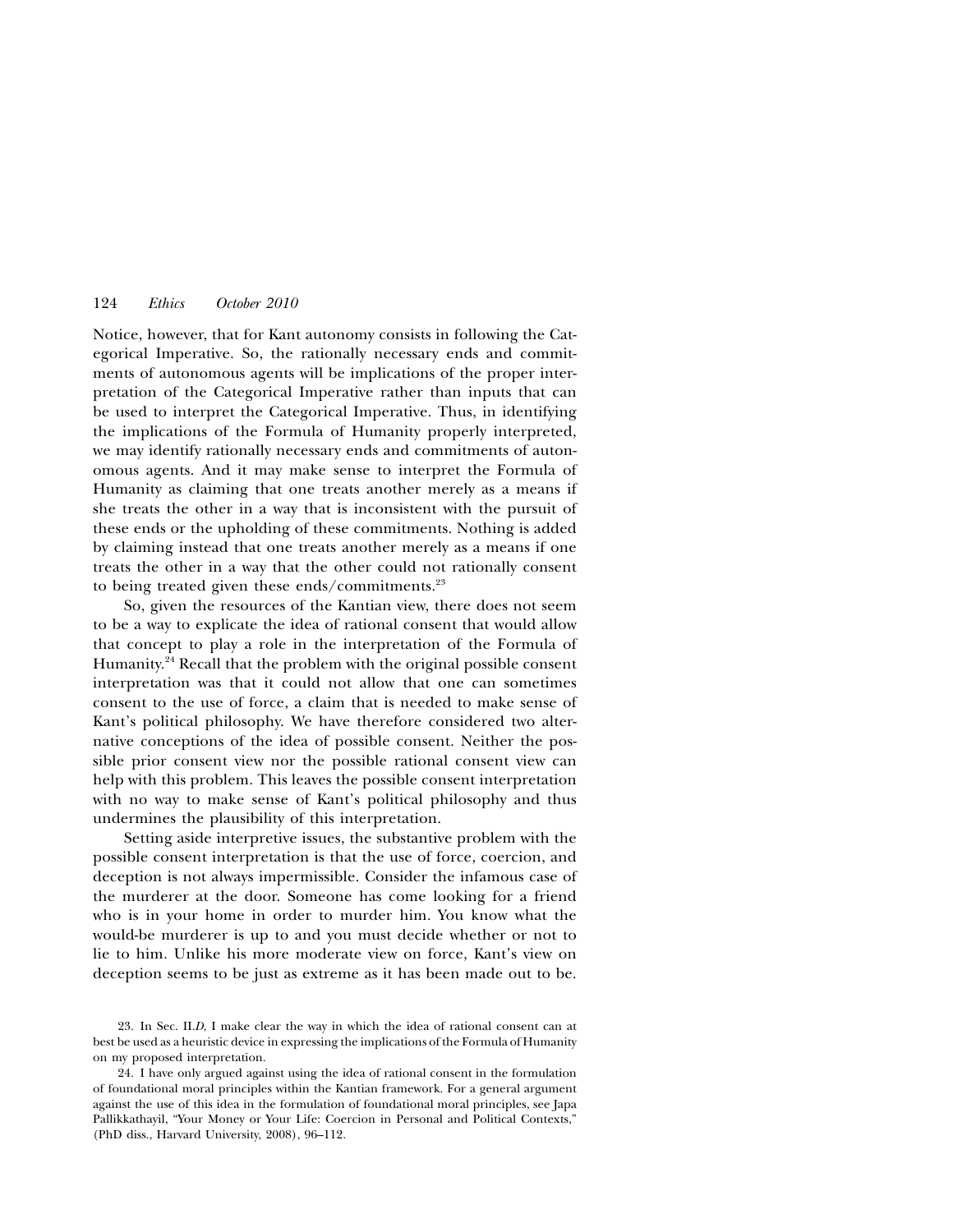Kant claims that you must not lie, not even to the murderer at the door.<sup>25</sup> This, however, seems like the wrong conclusion.

Korsgaard attempts a complicated solution to this latter problem which involves a substantial revision of Kant's view.<sup>26</sup> I do not believe that this solution is successful. But, I will set aside that debate here.<sup>27</sup> What is important for our purposes is just to note that the possible consent interpretation involves serious drawbacks both as an interpretation of Kant and as a view on how we ought to treat one another. Before pursuing this view further, then, it is worth stepping back to consider what was initially plausible about it and whether that initial plausibility can be better captured in some other way. So, I will turn now to an examination of the motivation behind the possible consent interpretation.

## *C. An Ideal for Relationships*

Korsgaard suggests that the possible consent interpretation of the Formula of Humanity articulates an attractive ideal for human relationships. We must reason together with anyone we want to play a role in our plans. In other words, our relationships should be cooperative rather than manipulative. I am going to argue, however, that this emphasis on cooperation suggests a different interpretation of the Formula of Humanity, one which has implausible implications of its own.

25. It is worth noting, however, that Kant frames his discussion of the murderer at the door in terms of political philosophy, rather than moral philosophy (*LP* 8:423–30). So, it is not clear that it is appropriate to understand his reasoning regarding that case directly through the lens of the Formula of Humanity. See Sec. II.*E* for a further discussion of this case.

26. Korsgaard, *Creating the Kingdom of Ends*, 133–58.

27. Here is a very brief outline of Korsgaard's view and my worries about it. Korsgaard's strategy essentially involves distinguishing between ideal and nonideal theory. She treats Kant's various formulations of the Categorical Imperative as having different statuses. The Formula of Universal Law governs all of our actions. The Formula of Humanity, however, articulates an ideal that it is sometimes impossible to realize. As we will see in Sec. I.*C*, Korsgaard maintains that this ideal is one of cooperation. You cannot cooperate with the murderer at the door because the murderer refuses to cooperate with you. This is thus a nonideal condition. Under nonideal conditions, we may be permitted and in fact obligated to act in ways that the Formula of Humanity forbids, for example, to lie to the murderer at the door. We nonetheless continue to be guided by the Formula of Humanity in that we must still regard cooperation as the ideal and work toward its restoration.

As I will argue in Sec. I.*C*, I do not think that we should read the ideal of cooperation into the Formula of Humanity. Beyond that, I worry that Korsgaard's strategy undermines the status of the Formula of Humanity as a principle of practical reason—it sometimes tells us to do the wrong thing and yet remains an authority for us in some more abstract sense. I find it difficult to understand how a principle of practical reason could operate in this way.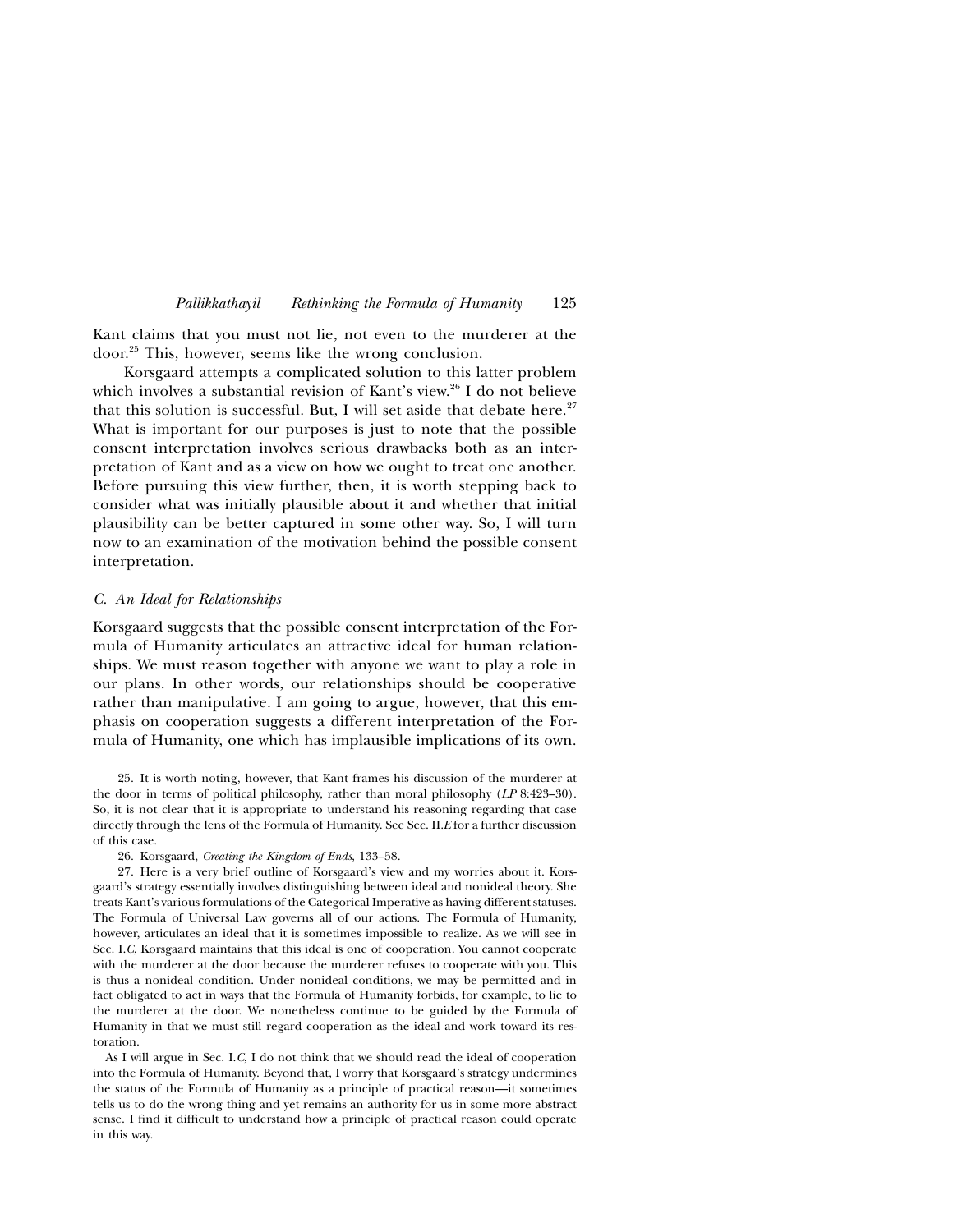It is supposed to be important that our relationships be cooperative because each person should be the determiner of how his or her own agency is used. As Korsgaard puts it:

On Kant's view, the will is a kind of causality (*G* 446). A person, an end in itself, is a free cause, which is to say a first cause. By contrast a thing, a means, is a merely mediate cause, a link in the chain. A first cause is, obviously, the initiator of a causal chain, hence a real determiner of what will happen. The idea of deciding for yourself whether you will contribute to a given end can be represented as a decision whether to initiate that causal chain which constitutes your contribution. Any action which prevents or diverts you from making this initiating decision is one that treats you as a mediate rather than a first cause; hence as a mere means, a thing, a tool.<sup>28</sup>

If you are a first cause, you decide for yourself whether you will contribute to a particular end. This seems to suggest that I treat you merely as a means unless you are aware that I am using you and have the option of refusing. This suggests a criterion that is a bit stronger than what we have had in mind. Force, coercion, and deception all supposedly require making consent impossible in order to be successful—the deceiver can successfully deceive only if the other party is unaware of what is going on and hence cannot consent. But now it seems that the reason for condemning such actions applies equally to cases in which consent is not, strictly speaking, impossible.

An example will make this clear. Maggie takes a stranger's picture as he is walking down the street in order to use that picture in a collage for a school project. Here she is using his action (walking down the street) to further her end (creating an image for her project). She makes no attempt to hide what she is doing and does nothing to prevent the stranger from telling her that it is okay for her to use the picture. But she neither asks the stranger's permission nor would she desist if he asked her not to use his image. (It is the perfect picture for her purposes.) Now, there is a sense in which Maggie has done nothing to make consent impossible. The stranger could inquire about her activities and respond very positively. Maggie, however, has made consent irrelevant. She is going to proceed whether he likes it or not. So, the stranger is not in control of whether his actions will further her ends. If he does not object, he is simply lucky that he happens to endorse the end that he is being used to further. But his endorsement in no way affects what will happen. Hence he is being treated simply as a mediate cause. If he objects, his attempt to direct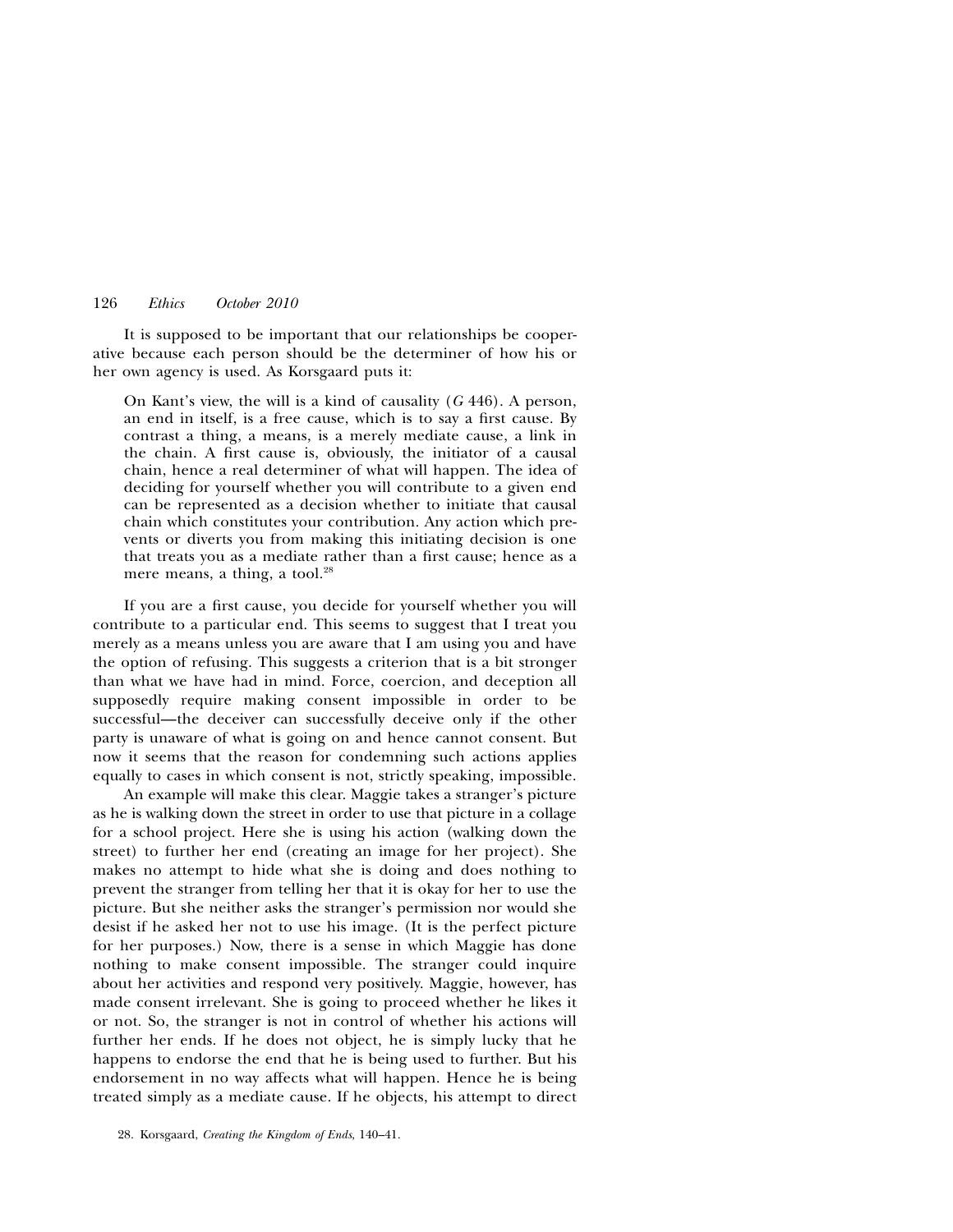his own contribution to what will happen is thwarted and he is again treated simply as a mediate cause.

So, when we consider the ideal that is motivating the possible consent criterion, we see that something a bit stronger than the possible consent criterion is implied. Consent must be not only possible but meaningful. That is, in order to avoid treating someone merely as a means, that person must be made aware that she is being used and have the option of refusing. Let us call the norm according to which consent must not only be possible but meaningful the 'meaningful consent criterion'.

It might perhaps seem that the meaningful consent criterion suggests the right result—that what Maggie is doing is objectionable, and it is objectionable precisely because of the way she is using the stranger. But regardless of what one says about this case, it is clear that one does not always wrong others by not giving them a veto over how one uses their actions. Suppose that you are trying to decide whether it is cold enough outside to wear a coat. You look outside your window to see whether people on the street are wearing coats. Here you use their actions (walking around with or without a coat) to further your end (determining what to wear). In this case, just as with Maggie, you need not do anything that prevents others from seeing what you are up to. Hence, some passerby might notice that you are looking out the window at the people on the street and attempt to signal you to stop. Unlike with Maggie's stranger, though, it seems much less intuitive to think that the passerby's wishes must be decisive. It seems as though one may look out one's window at the activities on the street even if some particular person on the street objects.

Both looking out the window and taking a picture of someone on the street seem to be activities that are governed by privacy norms. At least in contemporary American society, the latter seems more like a violation of privacy than the former. Could a defender of the meaningful consent criterion make use of this consideration to limit the applicability of the criterion in the window case? It seems not. One would need to show that the passerby is somehow consenting to participate in your plans despite his apparent objection—otherwise he is not being treated as a first cause but rather simply as a mediate cause.

At this point, one might suggest that the passerby tacitly consents to being observed. Although this suggestion is very natural, it does not work in the end. I take it that the talk of tacit consent is meant to signify that, just by acting in a certain way, one changes the permissions others have whether or not one wants those permissions to change and would refuse to endorse the change if asked. So, by walking down the street, a person makes it permissible for others to watch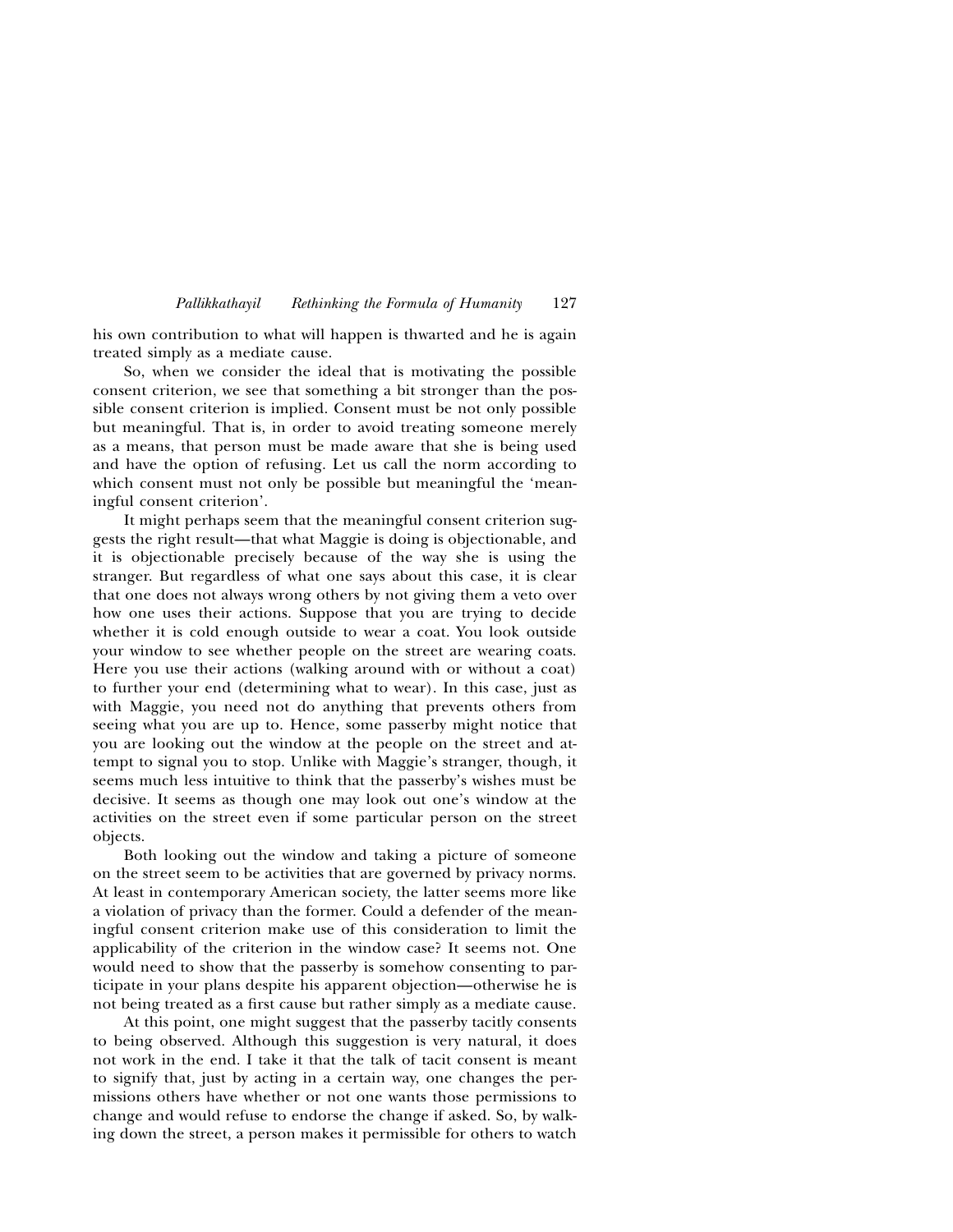him, whether or not that is something he would rather not have happen. On this suggestion, in describing this situation we can say that he tacitly consents to being observed.

My worry about this suggestion is about how we establish when it is appropriate to attribute tacit consent. Notice that having expectations about the way others are likely to act is not sufficient to ground the attribution of tacit consent. Suppose I live in a high crime area. I know that if I leave my bicycle chained to the bike rack outside my apartment, it is quite likely that it will be stolen. But this does not mean that I have tacitly consented to its theft. What I am doing is imprudent given what I know about what others are likely to do, but it does not change what others are entitled to do. So, if tacit consent were going to do any work, it would have to involve more than merely acting in light of expectations about how others will respond.

Attributing tacit consent makes sense only if there are justified conventions or practices that support norms specifying when certain actions change others' permissions. But now all the normative work is being done by these conventions and the norms they involve. So, we need to investigate when such conventions are justified. If we accept Korsgaard's account of the motivation behind the Formula of Humanity, how could there be justified conventions that allow us to treat one another in ways that bypass meaningful consent? Perhaps these conventions could be justified if the conventions themselves were subject to the meaningful consent of those who would be governed by them. But that is not how the conventions governing privacy work. People do not have the opportunity to opt out of these conventions if they do not want others to treat them in accordance with the norms specified by these conventions. So, although it is a very natural suggestion, I do not think that talk of tacit consent can help the meaningful consent criterion.

This suggests a serious problem with the meaningful consent criterion. The very idea of a public/private distinction rests on the thought that one is not always required to be sensitive to others' wishes about how and when they are observed. The meaningful consent criterion is committed to denying this—sensitivity is always required because our relationships should always be cooperative. There is much to be said about why we should affirm the need for a public/ private distinction, which I will not be able to discuss here. Here I shall simply note that this distinction is a significant aspect of our commonsense view of the moral landscape. Hence denying it makes the ideal that motivates both the possible consent criterion and the meaningful consent criterion less plausible.

Why, then, did the emphasis on cooperative relationships seem attractive as an ideal? When cooperative relationships are contrasted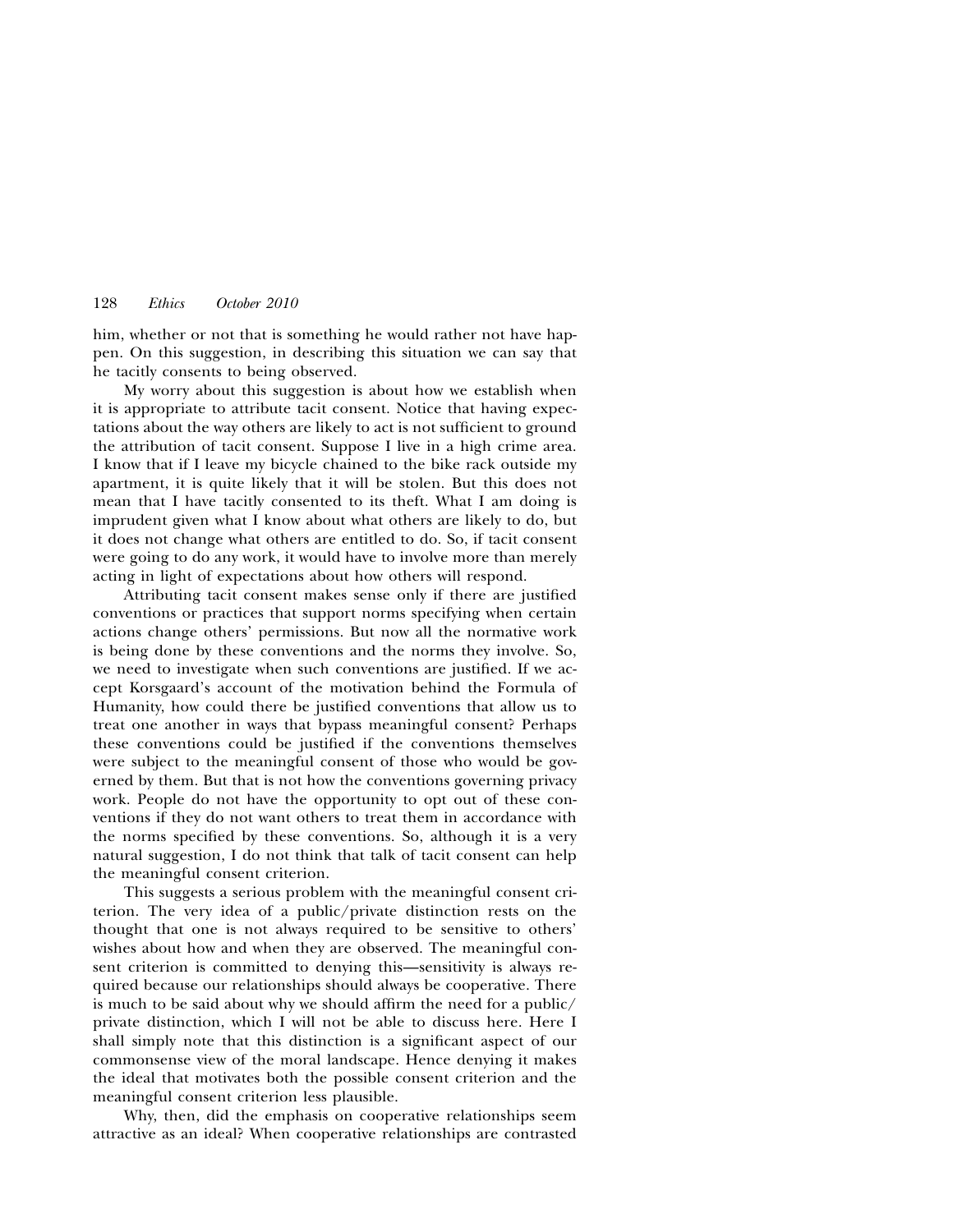with manipulative ones, the former clearly seem better. But what we have just seen is that relationships can fail to be cooperative without being manipulative. When you observe people through your window, you are neither working together with them nor intervening in their activities to get them to do what you want. Instead, you are simply making use of what they are already doing. It is far from obvious that this way of interacting with another is always inappropriate. Indeed, the discussion of the public/private distinction above gives us reason to think that it is not. The emphasis on cooperative relationships thus seems plausible only when we think that the only alternative to a cooperative relationship is a manipulative one.

To summarize, then, the ideal that motivates the possible consent criterion actually implies the stronger meaningful consent criterion. Once we appreciate the full implications of the ideal, it seems much less plausible. It seems, then, that the possible consent criterion is an inadequate reflection of an implausible ideal.

## II. AN ALTERNATIVE APPROACH

## *A. An Outline*

In light of the deep problems with the possible consent interpretation and the motivation behind it, we should investigate other interpretations. Let me begin by outlining my approach to this project. Kant suggests that the sense in which another can be treated merely as a means is clearest in cases in which their freedom or property is assaulted. On the basis of this observation, Kant draws a close connection between the transgression of rights and treating another merely as a means.<sup>29</sup> These remarks indicate that when interpreting the Formula of Humanity, Kant's political philosophy should not be an afterthought but instead a starting place.

This is both a point about methodology and a point about the justificatory relationship between Kant's moral and political philosophies. The methodological point is simply that it makes sense to focus on the most vivid cases of treating someone merely as a means when attempting to articulate what treating someone merely as a means is. Kant's claim that rights violations are particularly vivid, then, gives us a good reason to focus on those cases.

<sup>29.</sup> Kant claims that when we reflect on the cases of assaults on freedom and property "it is obvious that he who transgresses the rights of human beings intends to make use of the person of others merely as a means" (*G* 4:430). I suggest that this passage pushes us in the direction of thinking that Kant viewed rights violations as paradigmatic cases of treating someone merely as a means. As I will argue, though, this view is still rather inchoate in the *Groundwork*, and the motivation behind it only becomes clear in the *Metaphysics of Morals*.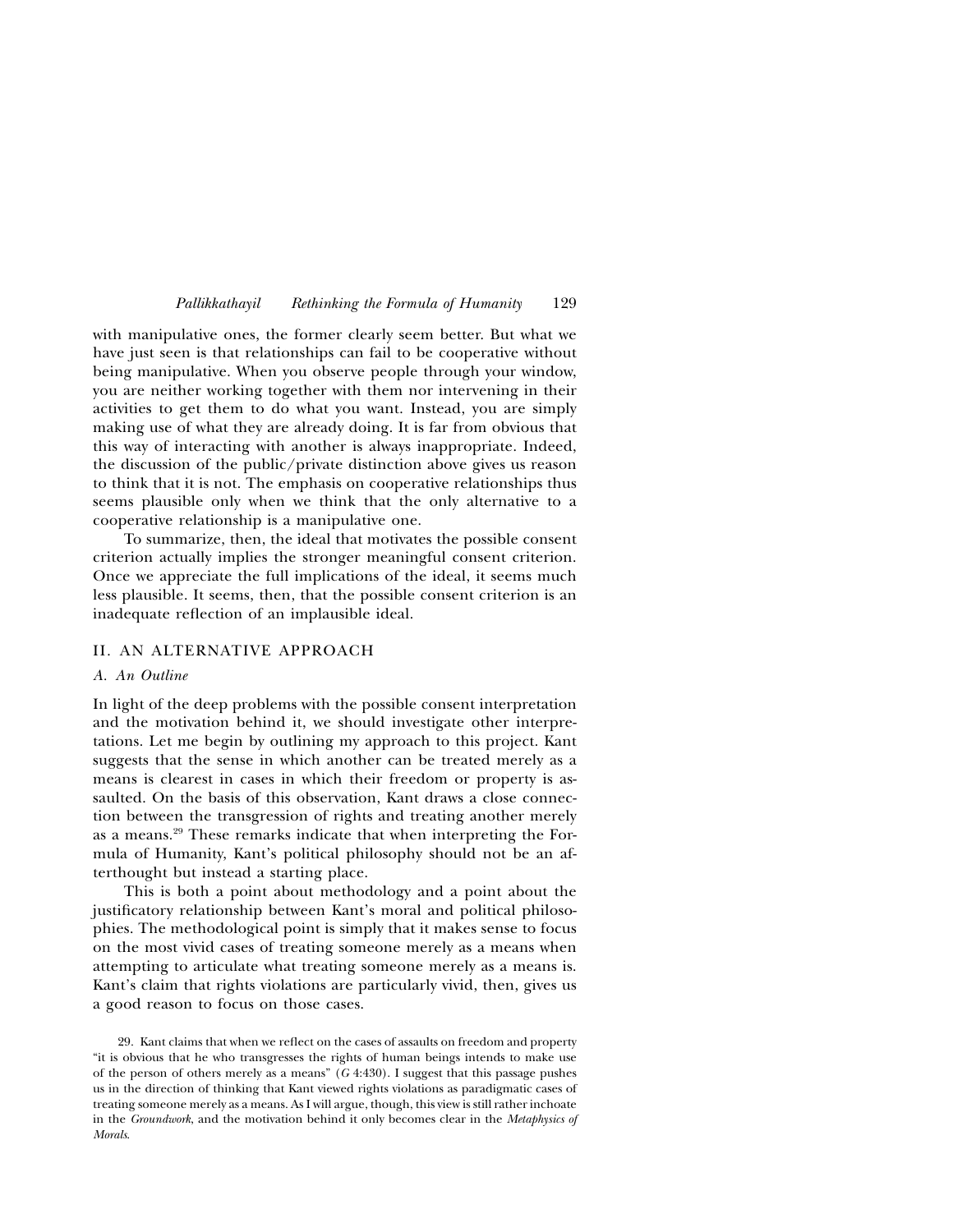The justificatory suggestion is more complicated. Let me briefly outline what this involves before describing in more detail the issues I will be dealing with in the remainder of this essay. I suggest that we should think about the relationship between Kant's moral and political philosophies as having three stages: beginning in the moral, moving through the political and then returning to the moral. At the first stage, we begin with the Formula of Humanity.<sup>30</sup> The Formula of Humanity provides the justification for the foundational elements of Kant's political philosophy. The requirement of equal external freedom on which Kant relies is, I think, ultimately grounded in the value of humanity. At the second stage, when we use these foundational elements to do political philosophy, we discover something that I think is quite surprising. Kant argues that in the absence of political institutions our rights to our bodies and property are merely provisional. We need to establish political institutions in order to make these rights conclusive. In this way, a detour through political philosophy is required to establish basic elements of what is involved in treating someone not merely as a means. With this account in place, we can return, at the third stage, to moral philosophy in order to specify many parts of moral philosophy that are otherwise indeterminate: for example, what beneficence involves in light of what we owe others merely as a matter of justice.

So, that is the overall picture I am working with. Treating the second and third stages in depth would amount to giving an account of all of moral and political philosophy. That is, of course, beyond what I can accomplish in the remainder of this essay. Instead, my plan is to discuss the first two stages in some detail. I will then briefly discuss the relationship between the second and third stages, so as to make it clear why I think that we need the results of political philosophy and, indeed, the results of actual political decision making in

30. We could begin with any version of the Categorical Imperative and move through the same three stages. I take the Formula of Humanity as my starting point because it seems to me to connect in the most intuitive way with the claims in political philosophy that I am arguing are justified via the Categorical Imperative. Notice, though, that the Formula of Universal Law also has a natural correlate in the Doctrine of Right, that is, the Universal Principle of Right: "'Any action is *right* if it can coexist with everyone's freedom in accordance with a universal law, or if on its maxim the freedom of choice of each can coexist with everyone's freedom in accordance with a universal law'" (*MM* 6: 230). And notice that Kant's representation of the Categorical Imperative in terms of a Kingdom of Ends in the *Groundwork* already at least evokes the idea of a political society. So, the focus on the Formula of Humanity in what follows is not meant to suggest that the Formula of Humanity has a privileged status among the versions of the Categorical Imperative or that the other versions are less significant. Thanks to an anonymous reviewer from *Ethics* for prompting me to consider these connections.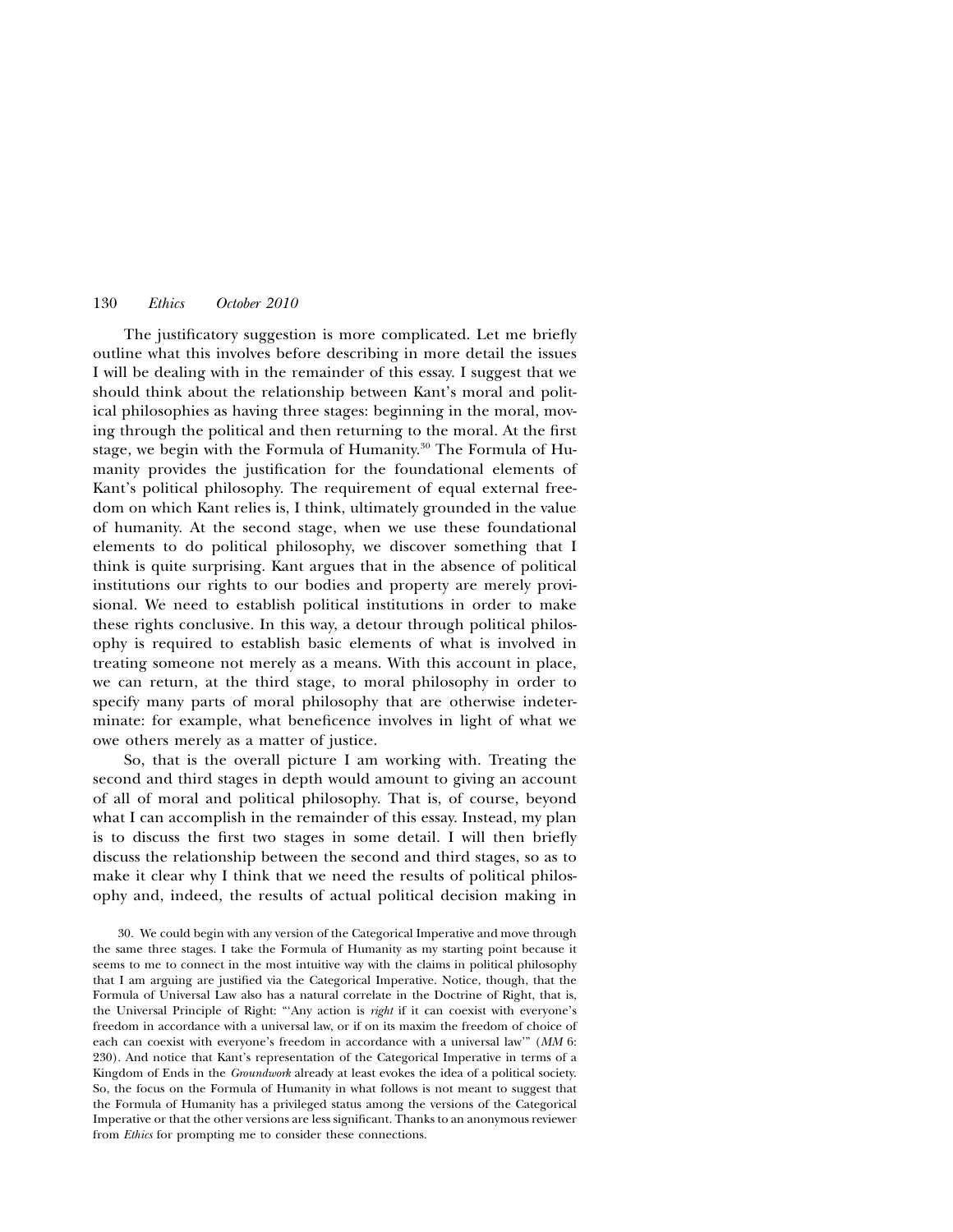order to provide the foundation from which our other duties can be explicated.

## *B. Background*

The possible consent interpretation focuses heavily on Kant's discussion of the Formula of Humanity in the *Groundwork*. My interpretation, however, focuses on the description of our duties that Kant provides in the later work *The Metaphysics of Morals*, which is divided into "The Metaphysical First Principles of the Doctrine of Right" and "The Metaphysical First Principles of the Doctrine of Virtue." This division tracks Kant's distinction between what he calls duties of right and duties of virtue. Kant draws the distinction between these kinds of duties in a number of ways. We need not sort through these distinctions here. What is important for our purposes is that both kinds of duties are genuine moral duties. While the duties of virtue are straightforwardly moral duties, duties of right are, as I understand Kant, moral duties that are established through political philosophy.<sup>31</sup> Unless we take seriously the claim that duties of right are genuine moral duties, the *Metaphysics of Morals*'s account of our duties is seriously incomplete. A brief overview of the duties to others described in the Doctrine of Virtue will make this clear.

Kant divides the duties of virtue that we owe to others into what he calls duties of love and duties of respect.<sup>32</sup> Duties of love are duties to treat humanity as an end in itself, and duties of respect are duties to avoid treating humanity merely as a means. Here the idea of treating humanity as an end itself seems to be cashed out in terms of treating the ends that others set as reason giving. This suggestion is, I think, confirmed by the particular duties of love that Kant describes: the duties of beneficence, gratitude, and sympathy.<sup>33</sup>

With this conception of treating humanity as an end in itself in mind, we can turn to what is involved in treating humanity merely as a means. Under the heading of duties of respect, Kant only discusses duties against arrogance, defamation, and ridicule. Essentially, these are duties not to pose as morally superior to others by expressing that

33. When one is beneficent, one makes the happiness of others one's own end by taking their ends as one's own (ibid., 452–54). When one is grateful, one recognizes another's beneficence (454–56). In that way, one takes seriously the fact that the other has taken up one's own happiness as an end. Finally, when one sympathizes with others, one takes an active interest in their joy or pain (456–57). In this way, one regards the success or failure of another in achieving her ends as a matter of practical significance. Hence all of the duties of love are tracking the status of others' ends as reason giving in one way or another.

<sup>31.</sup> Ibid., 218–20.

<sup>32.</sup> Ibid., 450.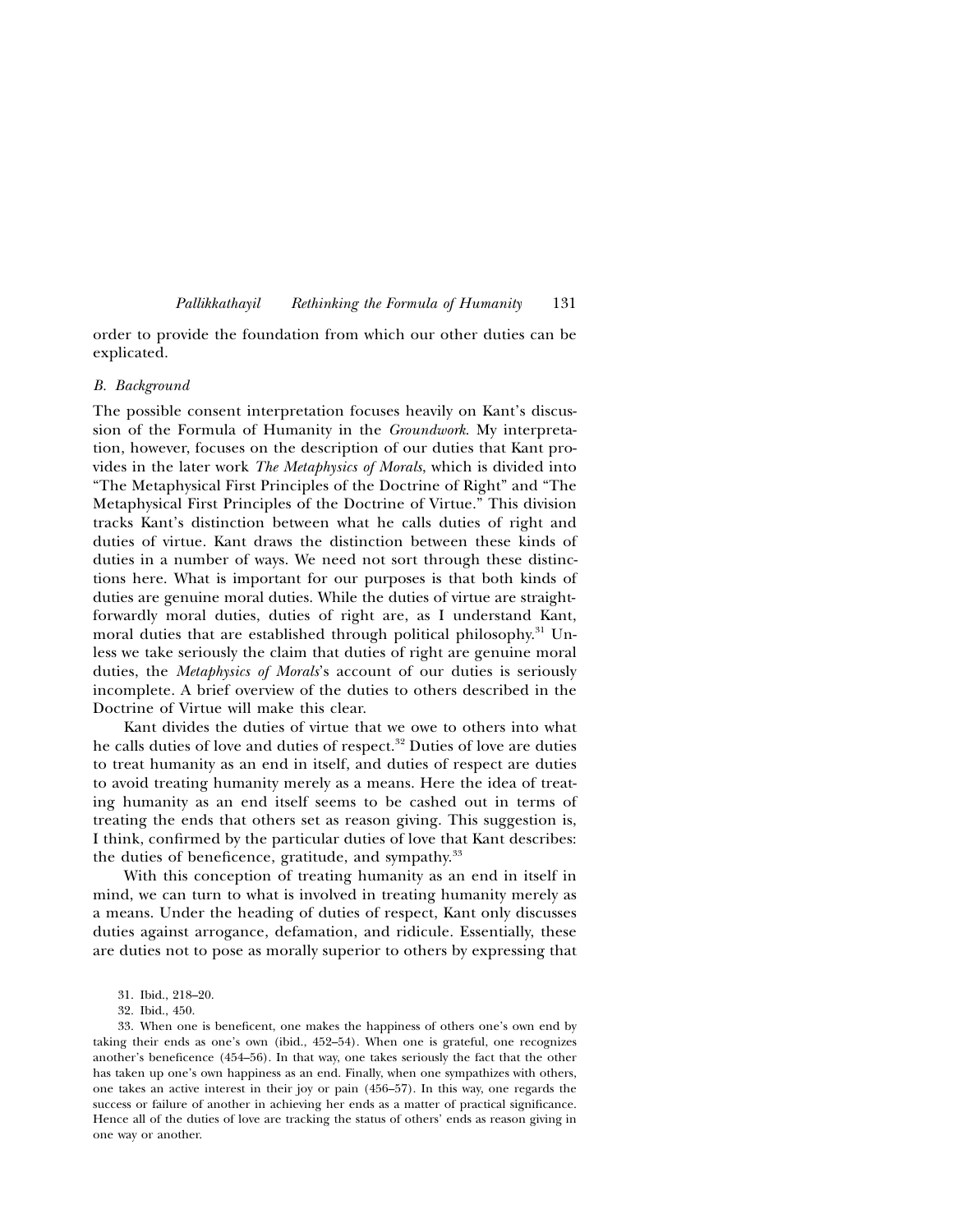another agent and/or her ends have lesser value. Given that these are the only duties that Kant describes under the heading of duties of respect, we are now faced with what might seem to be a puzzling set of omissions. Where are the familiar duties against force, theft, coercion, deception, and promise breaking? All of the duties to others that one might have regarded as most basic seem to have been left out of the account of what we owe others found in the Doctrine of Virtue.

These omissions, however, become at least somewhat less puzzling when we consider the duties Kant discusses in the Doctrine of Right and the justificatory strategy he uses to establish those duties. In the Doctrine of Right, Kant explicates and argues for a conception of our duties to others with respect to their bodies and property. Kant only briefly engages with the duties to keep promises and not to deceive others in the Doctrine of Right. But I think that Kant is best understood as holding that the existence and contours of these duties also depend in crucial ways on the results of political philosophy. So, we can see the motivation behind what I will call the "Three-Stage Account" beginning to take shape: a full understanding of Kant's moral philosophy involves moving through the political.

As I develop the Three-Stage Account, I am going to offer a reconstruction of Kant's political philosophy that resolves problems with Kant's own arguments rather than giving a close reading of the Doctrine of Right. This reconstruction is faithful to the starting points and major conclusions of the Doctrine of Right, so it will suffice to show how the view developed in this work could play the justificatory role I am suggesting in my overall interpretation. With this in mind, let us turn to the first stage of the Three-Stage Account.

## *C. The First Stage*

As I mentioned above, I claim that the foundational elements of Kant's political philosophy are justified by the Formula of Humanity. In order to see how this is so, we need to spend a little more time considering what Kant has in mind when he refers to 'humanity'. As we have already seen, by 'humanity', Kant means our capacity to set and pursue ends, that is, our capacity to act. Action is free when it is self-directed. Kant uses the distinction between 'internal' and 'external' freedom to capture two respects in which action can be self-directed. On the one hand, if your actions are simply the product of the push and pull of inclinations operating within you, your actions are directed by these forces rather than by you. Internal freedom consists in directing yourself rather than being directed by your inclinations. On the other hand, if your actions are simply the product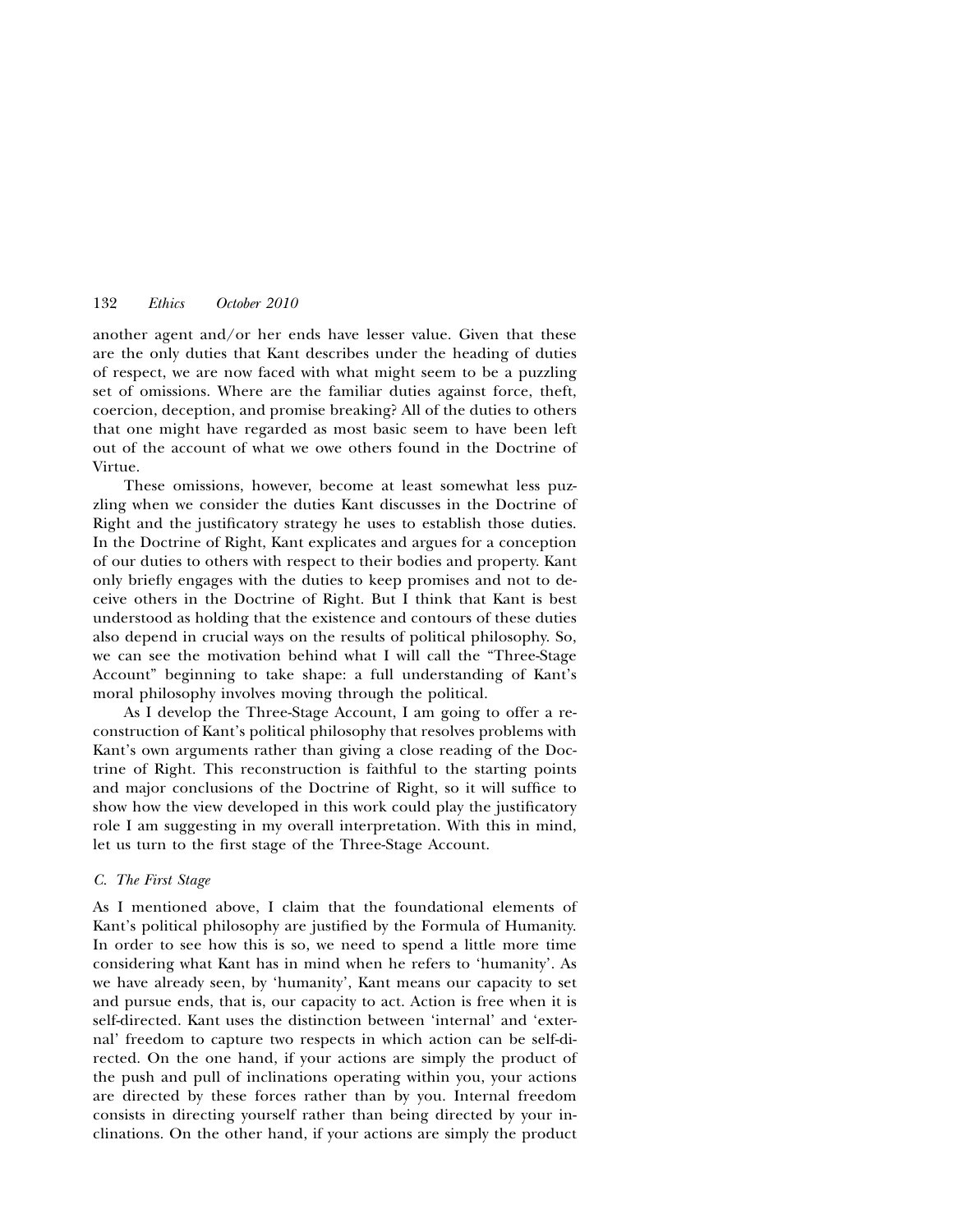of other agents pushing you around, there is a different but equally real sense in which your actions are not self-directed. External freedom consists in directing yourself rather than being directed by other agents.

In his moral philosophy, one of the things that Kant is most concerned to argue is that internal freedom—that is, autonomy—is achieved through following the Categorical Imperative. In what follows, I am not concerned with that part of his project. We are simply going to take the Formula of Humanity as our starting point. The intuitive thought is that, if the value of humanity can be used to generate requirements on how one affects the external freedom of others, it will make sense to regard the violation of these requirements as treating someone merely as a means: violations will limit the ability of others to engage in self-directed action and, in that sense, will involve directing others rather than allowing them to direct themselves. And this seems to be a way of treating someone as on a par with a mere tool.

So, what I need to show is how the value of humanity can be used to ground requirements on how one affects the external freedom of others. The argument has two steps. First, notice that we need the concept of a right in order to explicate the idea of external freedom. There is a sense in which, no matter what I do, I affect the options that you have. By occupying some particular place or another, I make it the case that you do not have unfettered access to that very spot. But it would be a bizarre conception of self-directed action that requires that there only be one self anywhere in existence. So, we need a way of understanding one's relationship to others such that their mere existence need not pose a threat to one's ability to engage in self-directed action. If we think of each person as having rights to control certain features of the world, then each person has a sphere of discretionary space, that is, a domain within which she is entitled to control what happens. Within this sphere, one's choices could be insulated from the choices of others, and in that sense one would be able to engage in self-directed action.

With this understanding of external freedom as consisting in the space for self-directed action secured by a bundle of rights, we can turn to the second step in the argument. Here the value of humanity, that is, of each person's capacity for self-directed action, justifies the foundational claim of Kant's political philosophy. That claim is that each person is entitled to an equal sphere of discretionary space in virtue of her capacity for self-directed action. That is, each person has an innate right to equal external freedom in virtue of her humanity.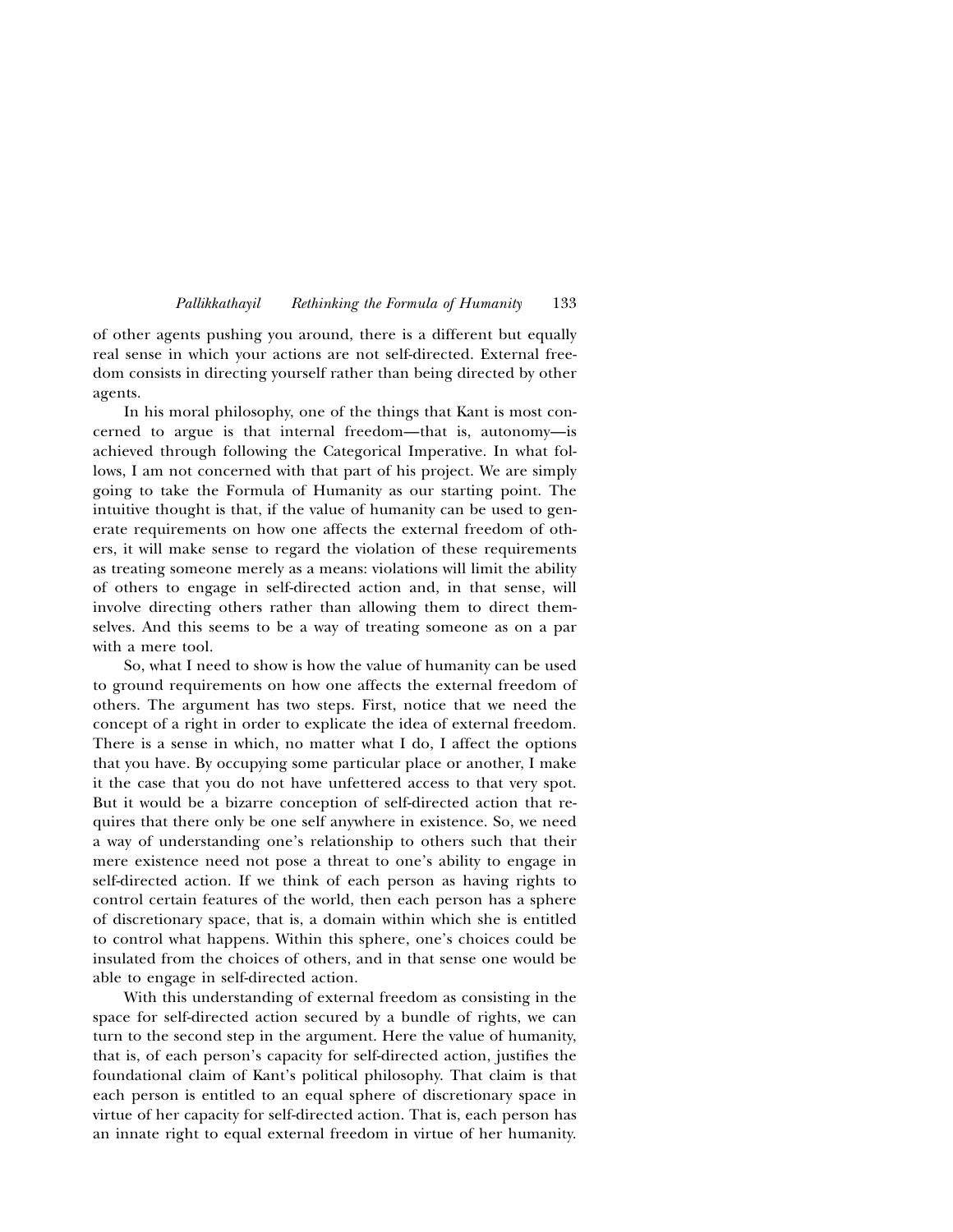## *D. The Second Stage*

Having seen how the value of humanity can be used to ground a requirement of equal external freedom, we can move to the second stage of the account and consider the reconstruction of Kant's political philosophy. What we need is to determine which specific rights people have. That is, we need an account of what the contours of each person's discretionary sphere are.

The first step toward a specification of rights involves observing a fundamental feature of having a right. Kant claims that having a right necessarily involves the authority to limit the freedom of others in defense of that right. The argument for this claim proceeds as follows. First, we suppose that we may identify some action or another as violating a right. Now we can ask what responses to an attempt at violating this right are consistent with the equal external freedom of all, that is, with maintaining the integrity of the would-be violator's discretionary sphere. In attempting to violate another's right, the violator attempts to take control of a feature of the world that another is entitled to control. In other words, the violator leaves her discretionary sphere and encroaches on the discretionary sphere of another. If the victim acts to thwart the violator's action, this only involves limiting her freedom to do something she has no claim to be permitted to do. In other words, actions needed to thwart a rights violation only prevent the would-be violator from performing an action that is not in her discretionary sphere. Hence such defensive actions are consistent with the violator's equal external freedom.

Consider the matter more concretely. Suppose you try to grab an apple from me that I have the right to be holding. If I push you away, I thwart your action. But I am not doing so in a way that is inconsistent with the equal freedom of all because, ex hypothesi, you had no claim to be able to grab the apple from my hand. So, I have only prevented you from making a choice you had no claim to be able to make. For this reason, the idea of having a right for Kant involves not just having a moral claim against others acting in certain ways but also having the authorization to compel others to refrain from these actions.

Notice that this authorization extends only to actions needed to thwart a rights violation. If pushing you away would keep you from my apple, I am not entitled to cut off your hand.<sup>34</sup> Actions that go beyond what is needed to thwart a rights violation essentially involve dragging the wrongdoer into your discretionary sphere rather than

<sup>34.</sup> This discussion does not engage the potentially difficult question of how to specify which actions are necessary in the relevant sense. Unfortunately, I do not have the space to adequately address this issue here.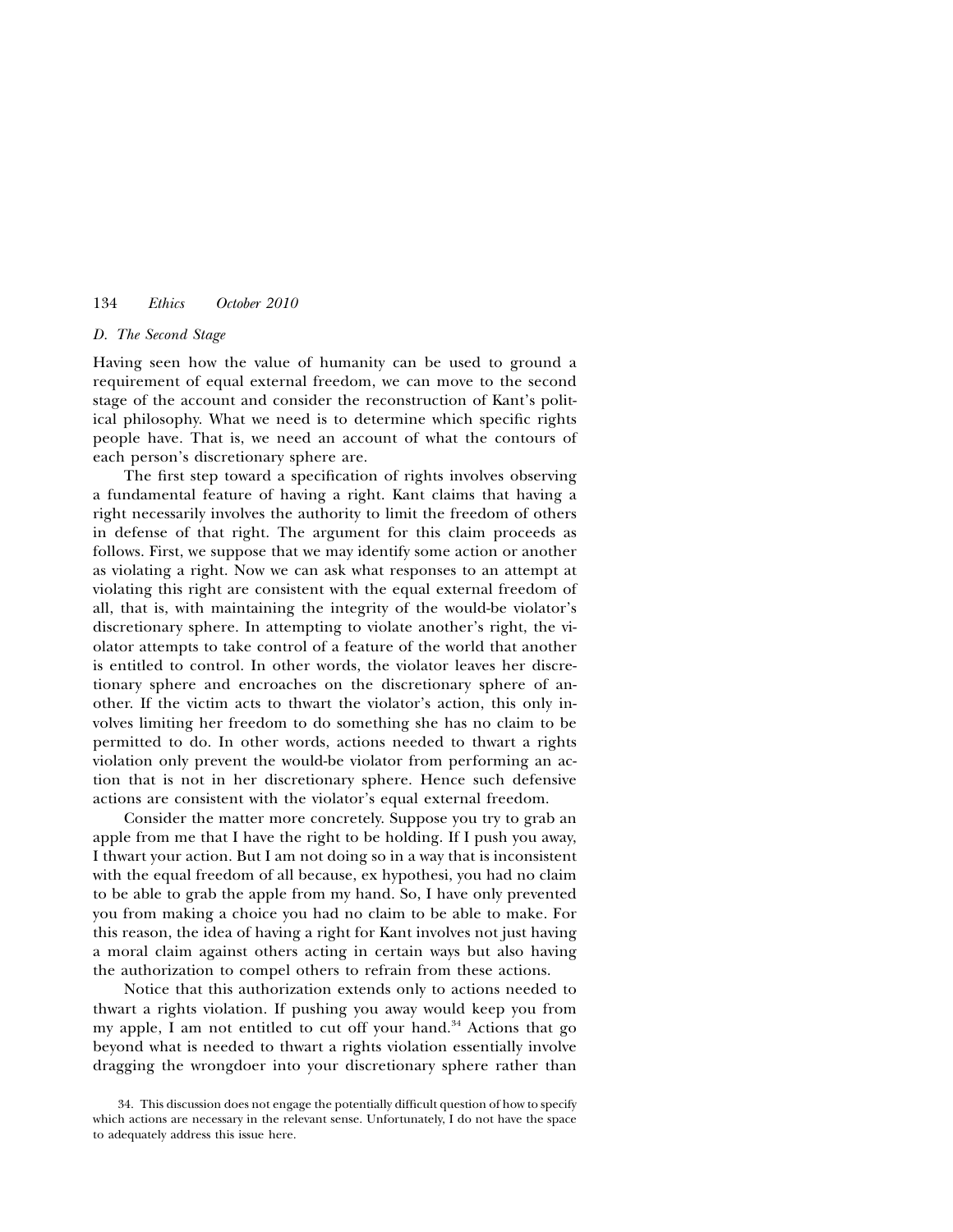forcing her out.<sup>35</sup> Although the wrongdoer has left her own discretionary sphere in attempting to violate another's right, the wrongdoer remains a being with the innate right to freedom, that is, a being who is entitled to have a discretionary sphere. So, although the wrongdoer has no rights-based grounds for complaint at being prevented from engaging in a rights violation, she has grounds for complaint against any further limitations on her freedom.<sup>36</sup>

Furthermore, notice that this authorization to defend one's rights directly extends only to the person whose rights are in jeopardy. Suppose my friend sees you lunging for my apple. As I have noted, you have no claim against being prevented from grabbing the apple, since it is outside of your discretionary sphere. But the apple is also outside of my friend's discretionary sphere. Since the apple is in my discretionary sphere, what happens to it is up to me. I might, perhaps, prefer to let you get away with grabbing it rather than to involve my friend in an altercation. If this is the case, my friend would also be encroaching on my discretionary space by intervening, because she would be determining the fate of the apple rather than leaving that up to me. So, the authorization to defend one's rights that follows from having a right only indirectly extends to other individuals through one's consent.<sup>37</sup>

With these structural claims regarding the nature of rights in

35. Consider a vivid example. Suppose Darryl is trying to steal Diane's car. Diane ties him up and keeps him tied up indefinitely in order to amuse herself by hurling insults at him whenever she walks by. Darryl might truthfully say, "I'll leave your car alone, just let me go." If Diane ignores this plea, she treats Darryl as if he were something she is entitled to control and hence a component of her discretionary sphere, like a plant or a piece of furniture. But that is not what Darryl is. Darryl remains a being with an innate right to freedom. So, although Darryl cannot complain at being prevented from stealing the car, he can complain at being prevented from returning to his discretionary sphere. In this way, actions that go beyond what is needed to thwart a rights violation are inconsistent with the innate right to freedom of the wrongdoer. So, returning to the case of our conflict over the apple, if I cut off your hand, you can complain that the force I used was greater than the force needed to prevent your rights violation and, to that extent, I treated you as an object that I am entitled to control rather than as a being with the innate right to freedom.

36. This formulation suggests that individuals are not permitted to punish those who transgress their rights. Kant treats punishment in his discussion of public right rather than in his discussion of private right. This, I suggest, indicates that Kant regards the state as the only entity that can properly punish those who violate rights. An examination of the grounds on which the state might be held to have the right to punish is beyond the scope of this article.

37. Here I am arguing that individuals can have only a derivative right to enforce the rights of others. I will go on to argue that the state can have a right to enforce the rights of citizens that does not depend on citizens consenting to the state's enforcement of these rights.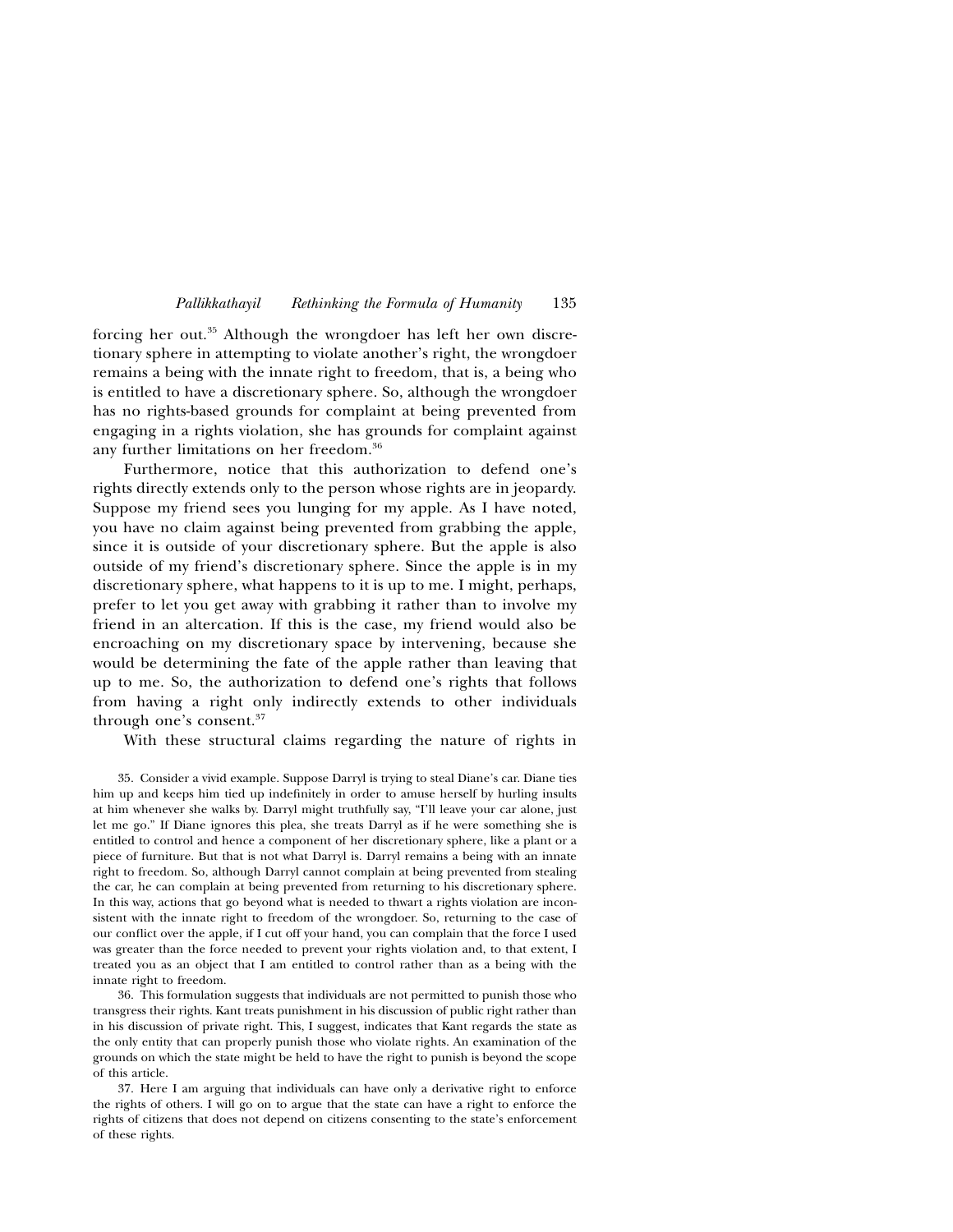mind, we can now turn to considering which specific substantive rights we should regard as comprising each person's discretionary sphere. Notice that we are able to act only through the use of our bodies. If one person physically restrains another person, the subjected person is to that extent unable to act at all. Control over one's own body is thus a precondition for engaging in self-directed action, and hence any specification of the content of discretionary spheres must include the right to that control.

Moreover, notice that your right to your own body gives you a derivative right to any objects that cannot be moved without moving you. So, for example, if you are holding an apple, I may not come along and pry it out of your hand. Doing so would interfere with your use of your body and hence violate your right to your body. This, however, does not amount to a property right to the apple. A property right involves a claim against others even when one is not in physical possession of the object.

Why think that it is possible to acquire property rights? This is a difficult question, and Kant's answer is, I think, not as transparent as one might hope. But before we turn to reconstructing Kant's argument for this claim, it is important to be clear that the kind of rights Kant means to pick out when he refers to property rights are in a sense weaker than the kind of rights that commonly might be thought of as property rights. The claim against others involved in a property right for Kant just is a claim against others with respect to an object even when one is not in physical possession of the object. This understanding leaves it open what specific entitlements a property right involves. It is, for example, consistent with this conception of a property right that the right be limited in duration—say, a property right that only lasts ten years—or safeguard only a circumscribed set of uses—say, a property right that does not include the right to destroy the object or transfer ownership.

With this conception of a property right in mind, we can return to the question of why we should understand people's discretionary spheres as involving a right to acquire property. Why not instead regard people's discretionary spheres as encompassing only their bodies and whatever they can physically possess? The answer, I think, involves considering the possible grounds for drawing the boundaries of people's discretionary spheres in one way rather than another. The only reason for limiting a person's right to engage in a certain kind of activity is the need to preserve the equal external freedom of others. Kant's claim is that there is no reason based on equal external freedom for limiting rights to objects to those objects that one physically possesses. In order to see why, notice that uses of objects that require or are consistent with continuous physical possession do not exhaust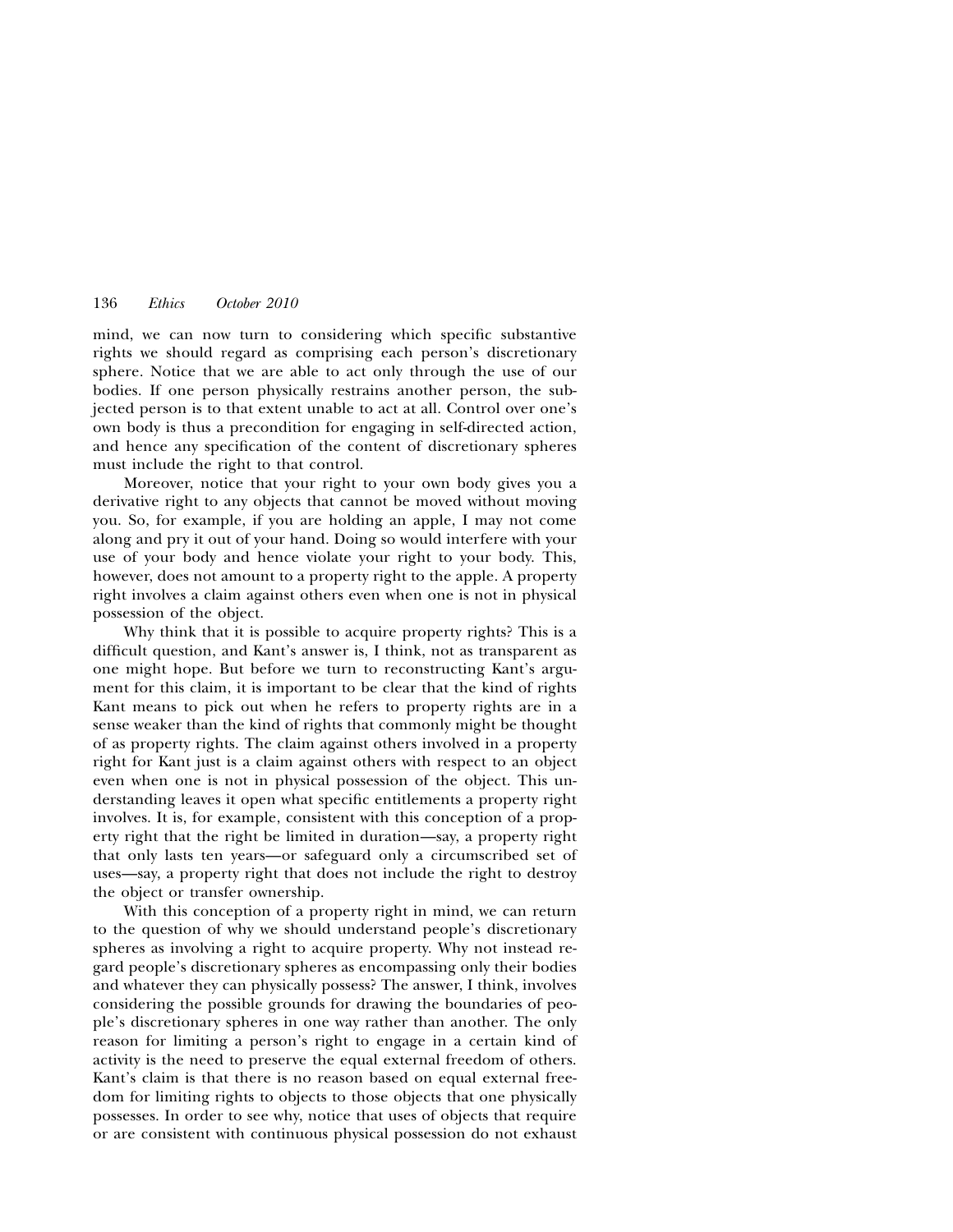the ways in which an object might be used. The purpose of establishing equal discretionary spheres does not in itself provide reason for privileging the protection of one kind of use over others. In other words, limiting possible rights against others with respect to objects only to objects in one's physical possession would be arbitrary, on a par with a limitation of rights against others with respect to objects only to objects that one physically possesses while, say, one is whistling. It seems, then, that we should conclude that the right to acquire property is a component of each person's discretionary sphere.

Nonetheless, and perhaps surprisingly, including this right in each person's bundle of rights does not actually suffice to make it possible to acquire property. Anyone trying to acquire a property right faces three distinct indeterminacy problems. First, the mere idea that it must be possible to acquire a property right to an object does not settle how such acquisition is to be accomplished. Kant favors something like a "first come, first served" principle. But even if we granted that such a principle is suggested by the right to acquire a property right, more is needed to specify the procedure by which property rights are acquired. At the very least, when acquiring a property right to an object, one must somehow signal to others that this is what one is doing. What kind of signaling is sufficient is an open question. Is it, for example, enough to put up a sign next to territory that one is trying to claim? Would putting up a fence do? In this way, the procedure whereby property rights are acquired is indeterminate. And a straightforward consequence of the requirement of equal external freedom is that no person can have a unilateral right to resolve this indeterminacy, because such a right would make that person's discretionary sphere larger than everyone else's.

Second, as I noted above, the idea of property that Kant is working with is simply the idea of a claim against others with respect to an object that one does not physically possess. This description alone leaves unspecified the contours of such a claim. It might be clear that your right to the daffodils you are growing on your land gives you a claim against me reaching over the fence and plucking them out of the ground. But consider, for example, whether I have a right to set up a fan on my territory that will blow over your daffodils or to build a wall that will block their access to the sunlight. In this way, what exactly your property right to your daffodils entails is indeterminate. And just as before, the requirement of equal external freedom implies that no one can have a unilateral right to resolve this indeterminacy.

Finally, no matter how detailed the rules regarding the acquisition of property rights and defining the contours of those rights are, the possibility of reasonable disagreement regarding the interpretation of those rules remains. So, for example, even if it were established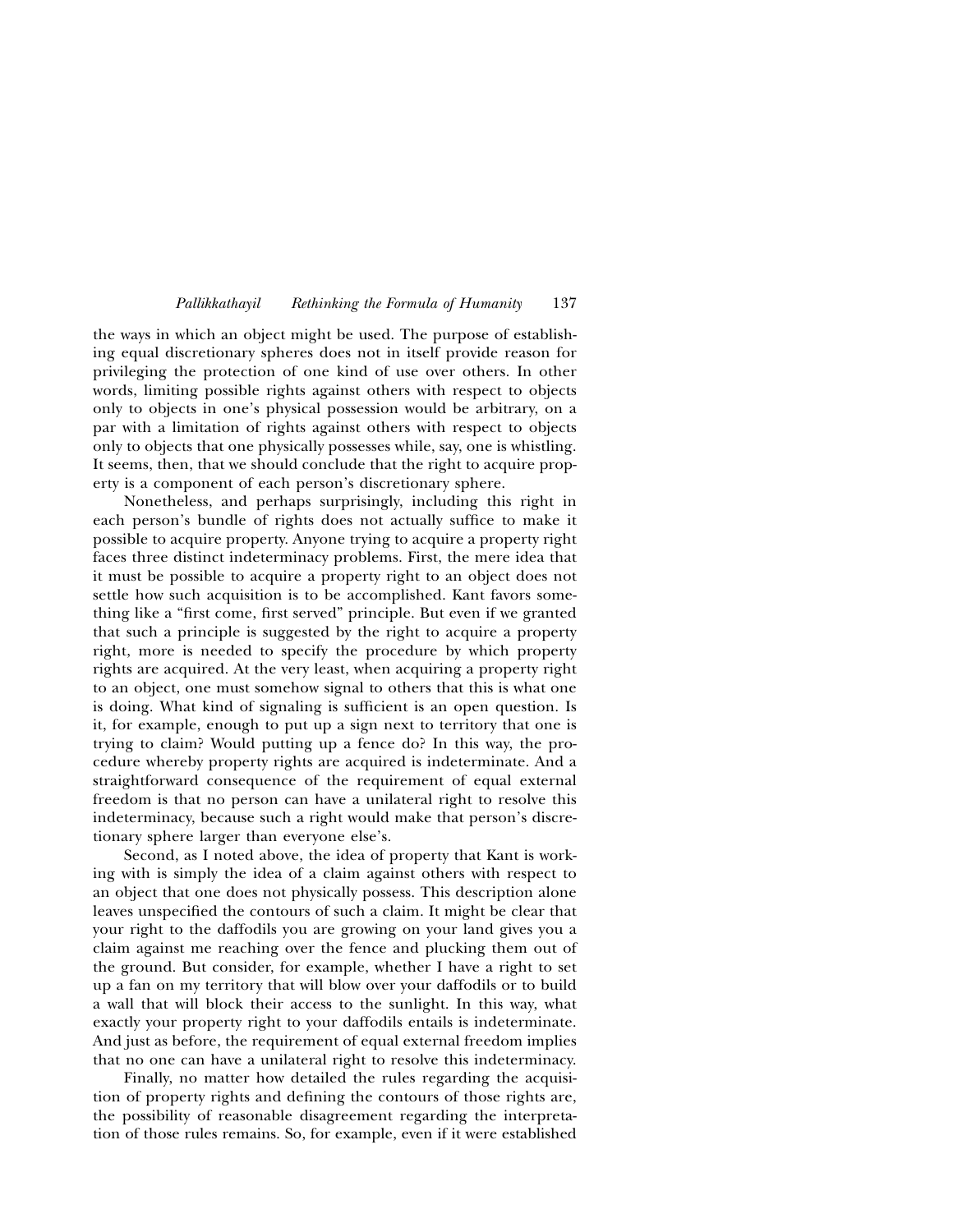that a sign must be posted next to territory that has been claimed, people might disagree about how large the sign must be and about what language the message must be written in. And once again, no one can have a unilateral right to settle disputes over interpretation.

Perhaps even more surprisingly, the latter two kinds of indeterminacy problems also seem to affect one's right to one's body.<sup>38</sup> As in the second problem, the mere idea that one must be able to control one's body might pick out a core of protections but leaves the precise contours of one's right to one's body indeterminate. So, for example, would playing my music in your vicinity so loudly that it gives you a headache count as violating your right to your body? And, as in the third problem, no matter how precisely rules are specified, the possibility of reasonable disagreement remains. Finally, one's right to one's body is also subject to a derivative indeterminacy problem stemming from the indeterminacy surrounding our property rights. Suppose that you and I are in the midst of a border dispute and I come over to what you regard as your land. If you have a property right to the land, you have the authorization to use force to defend your property right. But whether or not you have a property right is just what is in dispute, and hence your right to use force and my right to my body are similarly a matter of disagreement.

The solution to all of these indeterminacy problems lies in the establishment of an impartial decision procedure for adjudicating disputes over rights. Only this kind of decision procedure will be able to resolve disputes in a way that preserves our equal external freedom because only this kind of procedure can represent both of our claims to external freedom without deferring to either of our individual judgments about our respective rights.

Notice that although social practices can do some work establishing expectations in the state of nature such that the state of nature need not be a complete mess, these social practices are not sufficient to establish conclusive rights. As Kant puts it: "It is true that the state of nature need not, just because it is natural, be a state of *injustice* (*iniustus*), of dealing with one another only in terms of the degree of force each has. But it would still be a state *devoid of justice* (*status iustitia vacuus*) in which when rights are *in dispute* (*ius controversum*), there would be no judge competent to render a verdict having rightful force."<sup>39</sup>

The trouble with mere social practices is that, although they may

39. *MM* 6:312.

<sup>38.</sup> Since there is indeterminacy in our rights to our bodies, Kant's argument for the necessity of establishing the state could work even if his argument for the necessity of property rights does not work.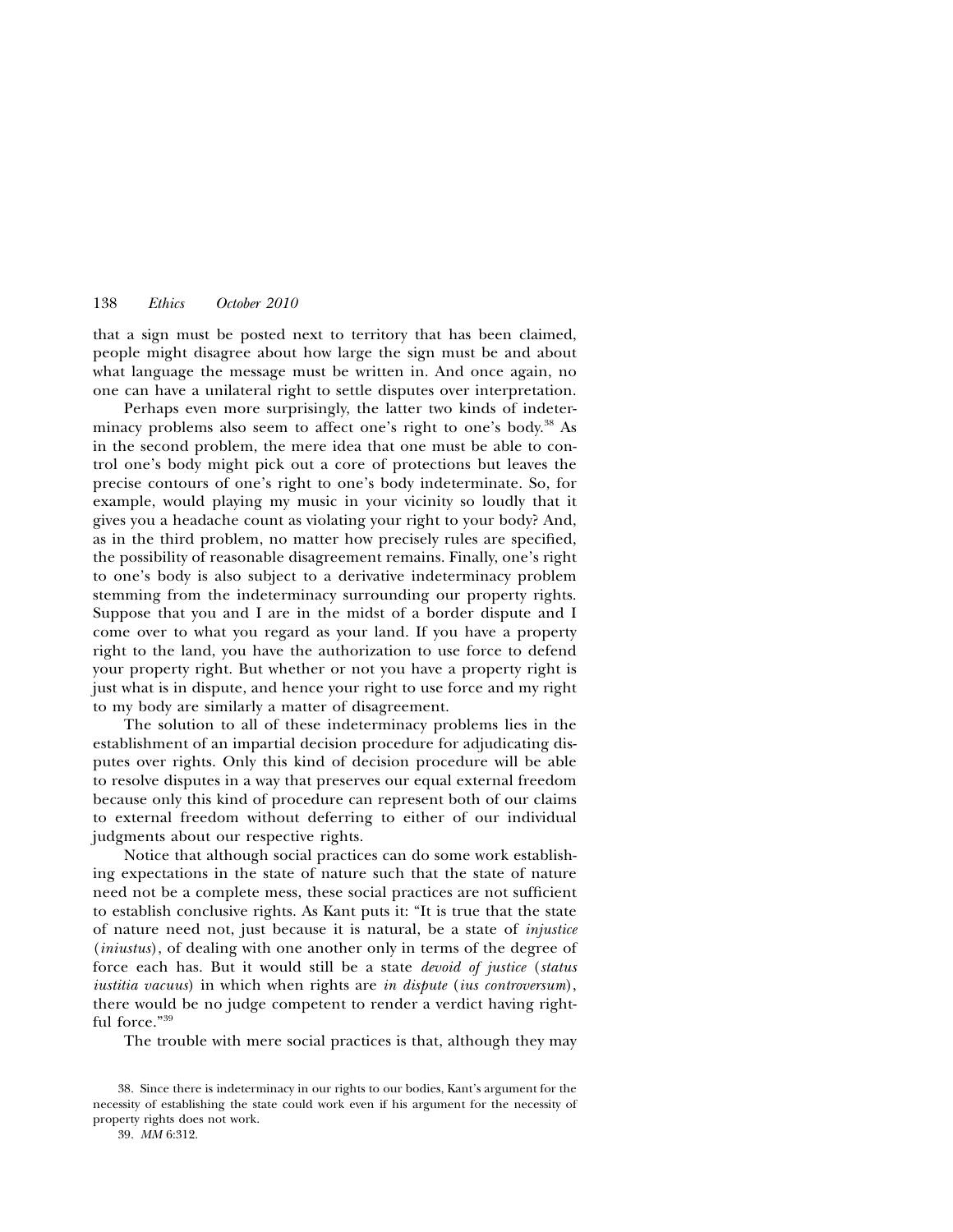establish expectations that prevent constant fighting, they lack the impartiality needed to establish a rightful condition. There is no mechanism for challenging informal social norms as inconsistent with equal external freedom or for challenging the view another person has about the proper application of a norm in a given case. Only an impartial decision-making procedure for settling disputes over rights can address these problems in a way that is consistent with equal external freedom.

Just what kind of decision procedure would suffice is, I think, a difficult question and one that goes beyond the scope of this essay. Kant himself held the position that, although institutions embodying a decision procedure can be more or less just, any such institution will do to solve the indeterminacy problem. I disagree. I think that the requirement of impartiality and the need to maintain equal discretionary spheres place constraints on the kind of institutions that will count as solving the indeterminacy problem. But as I said, I will not be able to pursue this issue further here. $40$  Notice, though, that even robust standards for the structure of the political institutions in a just state would not resolve all of the indeterminacy problems. Actual political decision making will be needed to settle at least the finegrained details of our rights. It is, for example, unlikely that the disputes described above about rights to one's daffodils would be settled by the constitution of a just state.

Notice that resolving the indeterminacy problems only opens up the conceptual space needed to make self-directed action possible. Something more is needed for this possibility to be realized. Here is what I mean. The result of solving the indeterminacy problem is a way of carving up the world such that each person is entitled to an equal discretionary sphere. But the ability of each person to direct herself within her respective sphere still depends on the decision of others to respect the rights that constitute this sphere. For example, having a right to use land does not enable me to engage in self-

40. One promising direction for developing a more detailed account of the requirements for a just state lies in the suggestion that impartiality and equal spheres of discretionary space require equal rights to political participation. This suggestion requires much more elaboration and defense than I can provide here. But properly elaborated, this suggestion could support far-reaching criteria for a just state. Some kind of democratic structure along with constitutional protections might, for example, be needed to preserve equal rights to political participation.

It is worth noting that despite his insistence that all states are legitimate, Kant had quite a bit to say about what a just state should look like (*MM* 6:311–42). Some of Kant's claims are more plausible than others. Although he has views that pull in the opposite direction, his condemnation of hereditary rights seems to support the above suggestion about rights of political participation (*TP* 8:292, 297).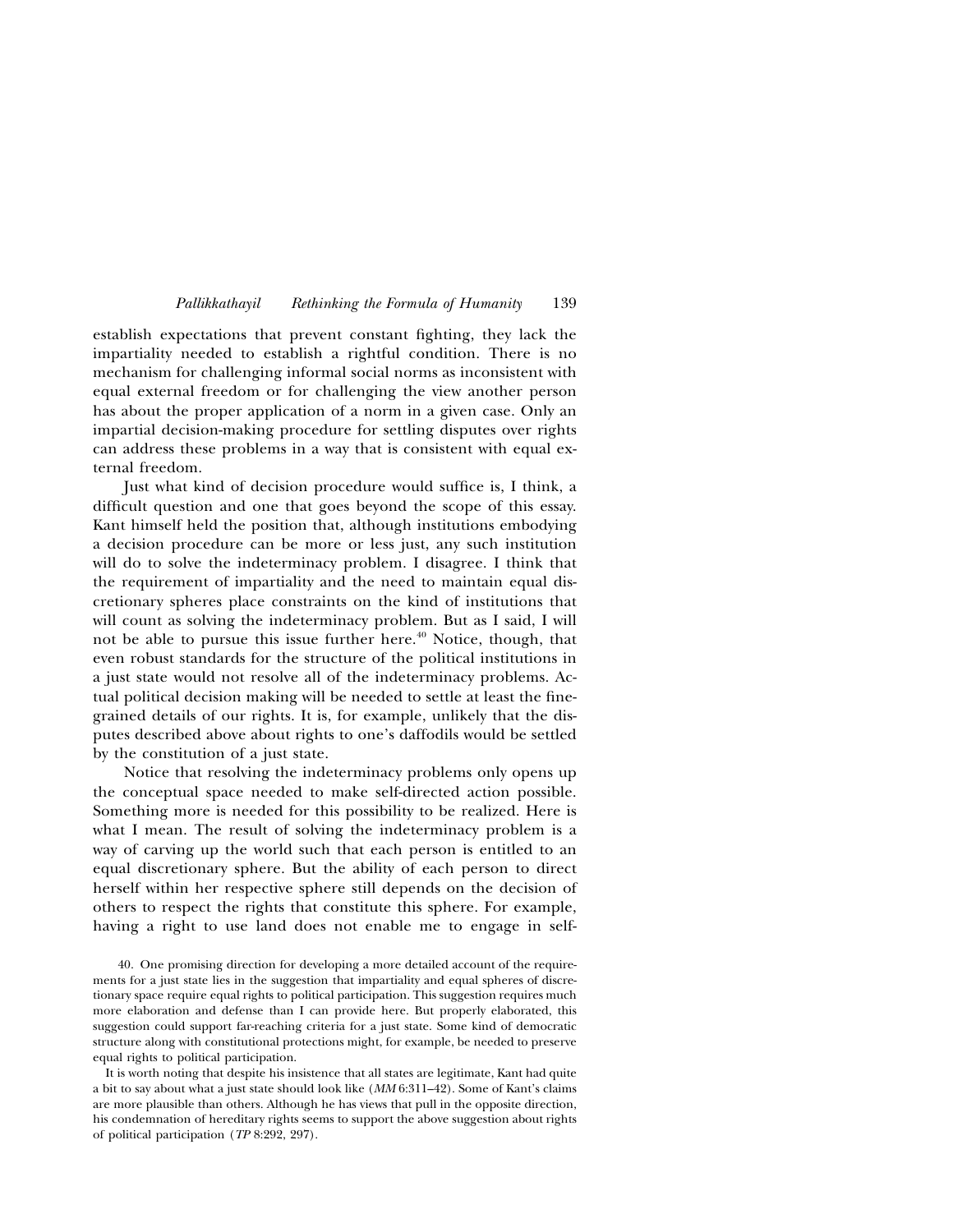directed action if you trespass. What we need in order to establish equal external freedom is for each person's rights to be protected against transgression. Thus, in addition to the indeterminacy problems, we have a problem of enforcement.

The institutional apparatus that resolves the indeterminacy problem is both entitled and required to solve the enforcement problem.<sup>41</sup> The argument for this claim is as follows. First, recall that having a right implies the authorization to compel others to respect that right. So, an institution with the right to determine the scope of the discretionary spheres of individuals has the right to compel individuals to respect that determination. Thus, in enforcing its right to determine the scope of discretionary spheres, the institution thereby also enforces the rights of individuals. Next, recall that the problem of enforcement is only solved when each person's rights are protected. Given the structural features of rights I discussed earlier, although each person has the right to enforce her own rights, she does not necessarily have the right to enforce others' rights. Only the aforementioned institution has the right to enforce everyone's rights because doing so amounts to enforcing its own right to determine the scope of rights. Hence only this institution could solve the enforcement problem. And since the resolution of this problem is needed for the establishment of equal external freedom, this institution is required to solve the enforcement problem.

What we end up with, then, in order to establish equal external freedom is an institution that defines the scope of our rights and enforces those rights. In other words, what we need is the establishment of the state. So, now we are in a position to appreciate the overall structure of Kant's political philosophy. Kant's argument is that the innate right to freedom requires that we have rights to our bodies and the possibility of acquiring property rights. But these rights are merely provisional in the state of nature. That is, although we can make claims on one another to abide by our respective rights, the definitive shape of these rights remains unsettled and the assurance that they will be respected is absent.

Provisional rights can therefore only be made conclusive through the establishment of the state. Hence each of us has the right to have our interactions with others governed by a state and, given the individual right of enforcement, each of us may therefore compel others to enter into a state.

<sup>41.</sup> Talking about an institution as a bearer of rights is shorthand for talking about the rights of individuals employing a decision-making procedure. The individuals are the bearers of the rights, but they bear these rights only insofar as they are acting in accordance with the procedure.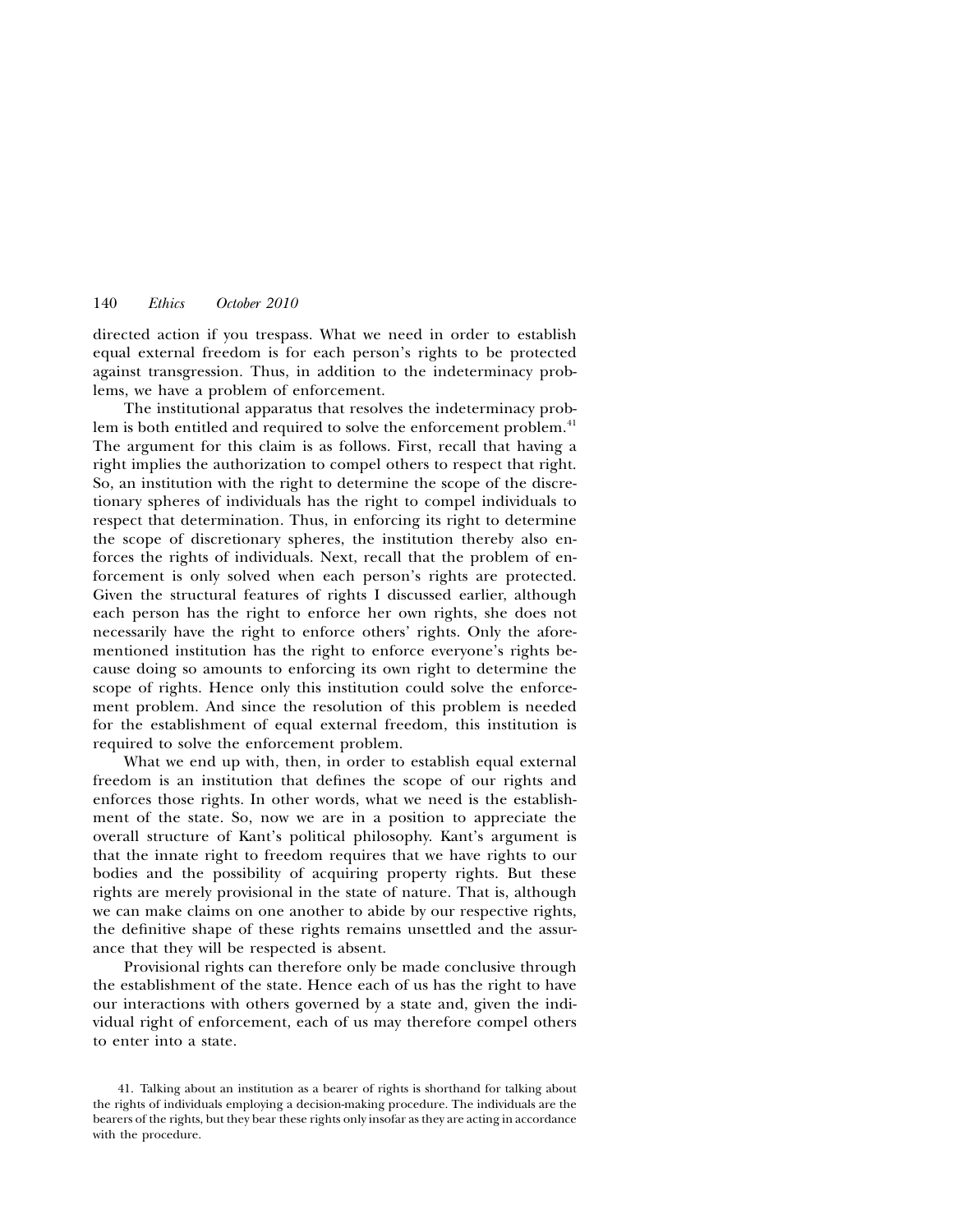Although there is much more in Kant's political philosophy that is worth exploring, this much suffices to set up my conclusion regarding the relationship between Kant's moral and political philosophy. Before turning to that conclusion, however, I want to make good on a promissory note from Section I.*A*. There I indicated that, although Kant is regarded as working in the social contract tradition, I do not think that the idea of consent is playing a foundational role in his political philosophy. Now we are in a position to see this.

Moving from the state of nature into the state involves establishing an impartial decision procedure backed with the power to enforce its conclusions. And it is just at this point that one might think that the idea of consent is doing some work. Indeed Kant sometimes refers to the establishment of the state as taking place through an original contract.<sup>42</sup> But in the account I just sketched, the legitimacy of the state stems directly from its ability to solve the indeterminacy problems and the enforcement problem. It needs no authorization from its citizens to do this. I suggest, then, that the idea of a contract is best understood not as a justificatory device but rather as a heuristic device that enables us to vividly appreciate the requirement of equal external freedom.

## *E. Moving from Stage Two to Stage Three*

With the basic framework of Kant's political philosophy in mind, we can now turn to the transition from the second to the third stages in the account and thus consider the move from political philosophy back into moral philosophy. In this section, I am going to do three things. First, I will finally give the interpretation of idea of treating someone merely as a means that I think follows from the political theory I just sketched. Second, I will show how the contours of the duties of love I mentioned earlier depend on the results of political philosophy and actual political decision making. Third, I will show how Kant's brief comments on the duties against promise breaking and lying confirm my interpretation and might be developed into a fuller account of these duties.

*The Formula of Humanity revisited.—*To begin, I suggest that one treats another merely as a means if and only if one either (1) violates her rights or (2) expresses the denial of the claim that the person has equal practical standing in virtue of her humanity. My focus in this essay has been on the first prong. I will say just a little bit about the second prong before returning to the first. The second prong reflects the duties of respect against arrogance, defamation, and ridicule that Kant describes in the Doctrine of Virtue. The general idea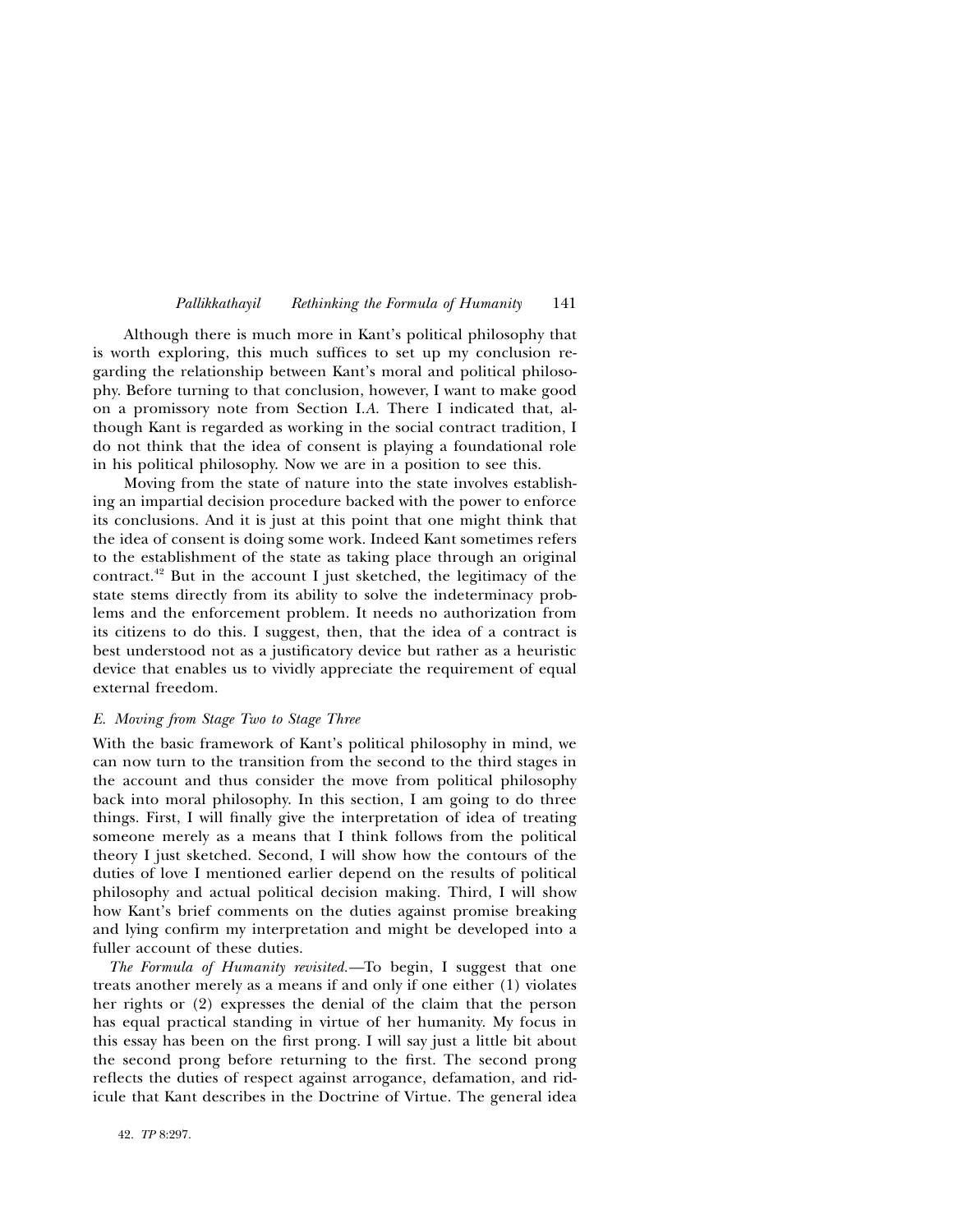behind these duties seems to be that one ought not act as though one is morally superior to another, thereby expressing that the other's humanity is of no worth and hence that the other is a mere object. The characterization I gave above of this way of treating someone merely as a means is tentative. Much more work would need to be done to motivate and defend this characterization than I can do here. Here I will simply note the plausibility of the two-pronged approach. It seems possible to disrespect another's agency without limiting her ability to engage in self-directed action. The two-pronged approach captures this.

The general duty of respect not to pose as morally superior to others, which the duties against arrogance, defamation, and ridicule seem to reflect, does not depend on the results of political philosophy. Thus the second prong of the characterization of what it is to treat someone merely as a means may be developed entirely in the domain of ethics. The story is quite different when we return our attention to the first prong, that is, the claim that one treats another merely as a means if one violates the other's rights. The thought here is that one disregards the other's humanity by disregarding the significance of her external freedom, thereby interacting with the other as if she were merely an object. As I have argued above, the content of the prohibition on violating another's rights cannot be specified in the absence of political philosophy and actual political decision making. So, this way of treating someone merely as a means has a political character.

*The duties of love.—*With this characterization of what it is to treat someone merely as a means in mind, we can consider how our rights shape the contours of the duties of love. The content of these duties depend to varying degrees on the contours of our rights to our bodies and our property. Beneficence is the clearest example. How we ought to help others pursue their ends depends straightforwardly on the resources we are entitled to control. This is so in two ways. First, of course, I may not help you with resources that belong to someone else. Second, and perhaps less obviously, if I have a duty of right to give you assistance, this duty may preempt the duty of beneficence, making focusing on beneficence in this context in some sense misguided. This makes the resolution of certain questions in political philosophy crucial for understanding the appropriate place of the duty of beneficence in guiding our actions. If, for example, the state is required to ensure that everyone has the resources needed to subsist, as Kant claims in the further development of his view, the duty of beneficence in these cases may be preempted by the duty of right.<sup>43</sup>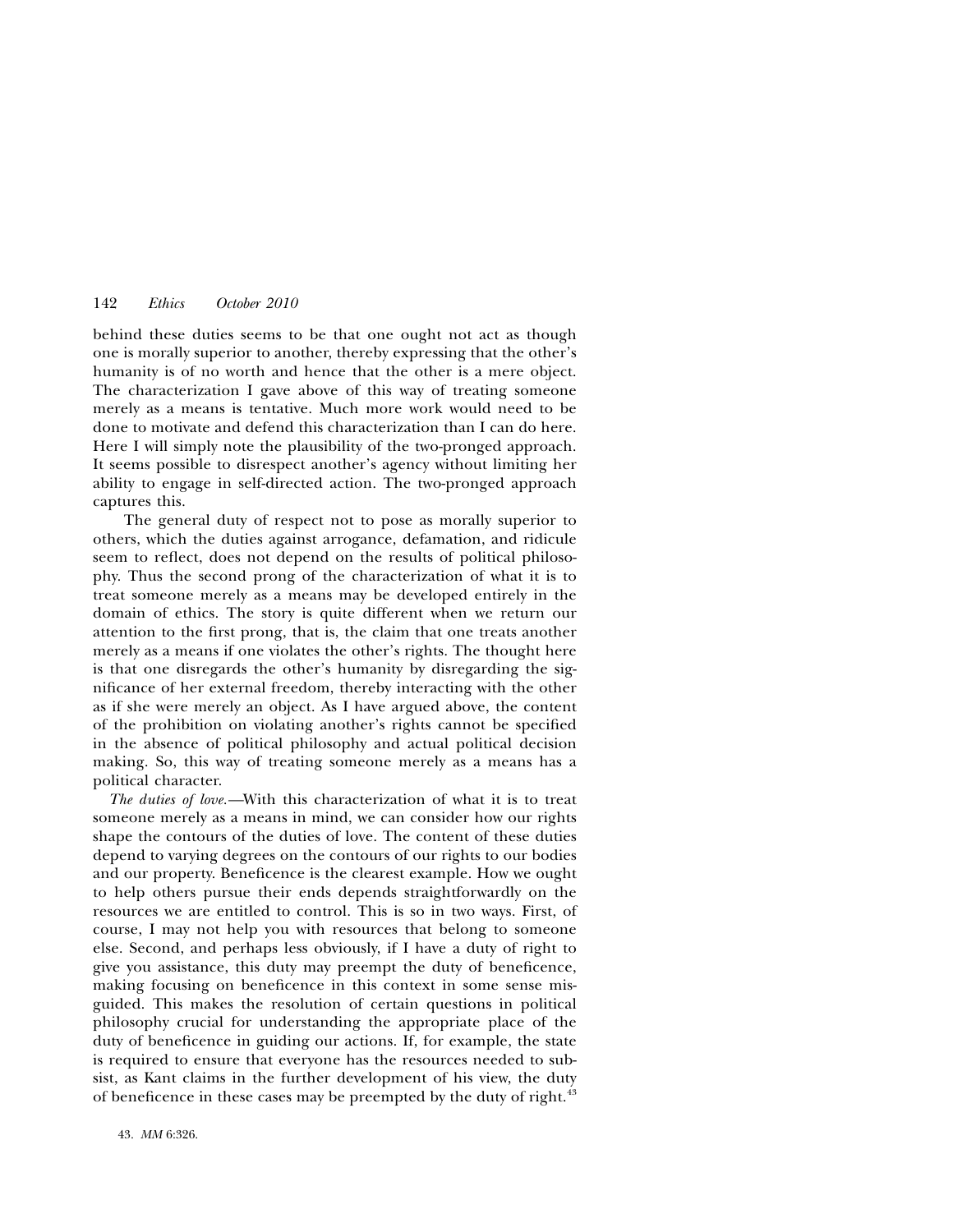This may make a serious practical difference in how we ought to approach others' needs for resources. Thus we arrive at the conclusion that the results of political philosophy and actual political decision making determine the contours of many of our duties, both directly through establishing duties of right and indirectly though creating a just background within which our other duties can be situated.

This conclusion is confirmed when we consider the other duties of love Kant mentions: the duties of gratitude and sympathy. Kant casts gratitude as a response to beneficence.<sup>44</sup> One ought to express gratitude to one's benefactors. Therefore, as in the case of beneficence, the proper scope of the duty of gratitude depends on political philosophy and actual political decision making. For example, gratitude would be the wrong response to a gift of stolen goods.

When one sympathizes with others, one takes an active interest in their joy or pain.<sup>45</sup> But the proper scope of sympathy depends in part on the moral status of the ends of others and so in part on the results of political philosophy and actual political decision making.<sup>46</sup> For example, one ought not cheer for Jesse James when he evades the law.

*The duties against promise breaking and lying.—*Kant's treatment of the case of the lying promisor in the *Groundwork* is what motivates the possible consent interpretation. Since this case combines the duties against promise breaking and lying, it might be surprising that these duties do not take center stage in the *Metaphysics of Morals*. In fact, Kant has almost nothing to say about promises and only rather puzzling, seemingly incomplete discussions of lying. The reason for this, I suggest, is Kant's development of the distinction between internal and external freedom. The difficulty with both breaking promises and lying is that Kant has come to see the objection to these activities in terms of their effect on the external freedom of others. And, perhaps counterintuitively, that would make the duties against these activities duties of right and hence a part of political philosophy.

Consider first the case of promises. Kant at least in one place seems to treat promises as contracts. $47$  And in his political philosophy, Kant argues that contractual rights are property rights in another's action.<sup>48</sup> As property rights, these rights are subject to the indeter-

<sup>44.</sup> Ibid., 455–56.

<sup>45.</sup> Ibid., 456–57.

<sup>46.</sup> Kant acknowledges the sensitivity to the moral status of others' ends in the general gloss of the idea of a duty of love: "The duty of love for one's neighbor can, accordingly, also be expressed as the duty to make others' *ends* my own (provided only that these are not immoral)" (ibid., 450).

<sup>47.</sup> Ibid., 220.

<sup>48.</sup> Ibid., 273–74.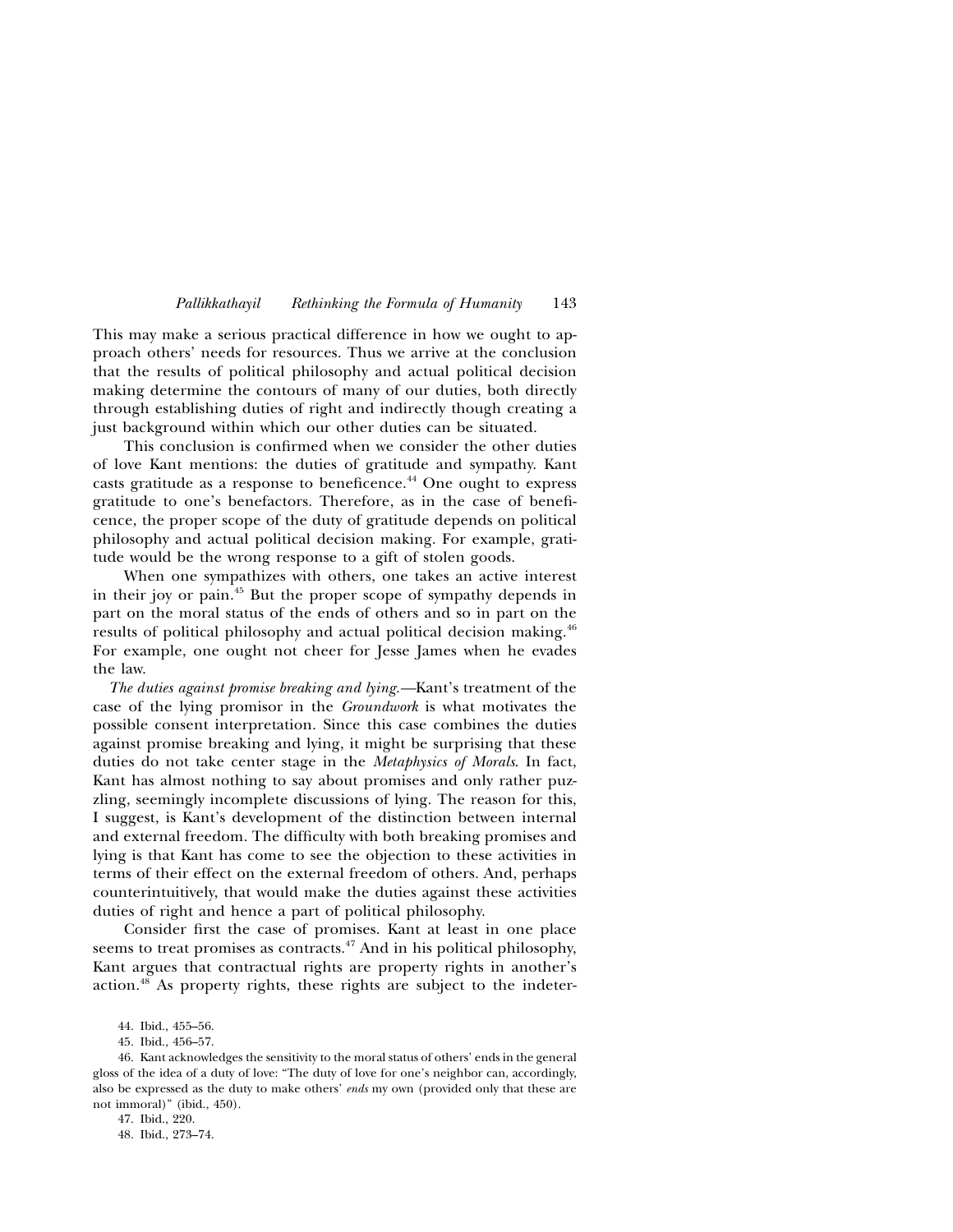minacy problem and the enforcement problem. Hence, these rights are conclusive only in light of the establishment of the state. This understanding of promising thus makes the duty against promise breaking a duty of right and involves situating this component of what we owe to others within political philosophy.

It may seem, however, that although my interpretation helps us make sense of Kant's brief comments on the duty against promise breaking, it saddles Kant with an implausible account of that duty. According to this objection, surely there are at least some promises that need not and should not be enforced by the state. I am not going to take a stand on the merit of this objection. Here it will suffice to note that the account has room to accommodate this objection if it needs to. Recall that the duty of beneficence requires us to respond to the value of others' ends. Although the duty of beneficence generally gives one some latitude in deciding which actions to undertake to further others' ends, sometimes it seems to decisively suggest one course of action. These are cases in which one must act in a specific way in order to count as valuing another agent's ends at all, for example, throwing a life preserver to a drowning man. Perhaps there are ways of inviting others to rely on one's actions without going as far as giving them ownership of one's action. If so, perhaps there are circumstances in which proper regard for the ends of others requires one to make good on these invitations. Hence even on this account it might be possible to make sense of some promissory obligations as duties of virtue rather than duties of right and thus as not enforceable by the state. Notice, though, that even on this suggestion, promissory obligations are shaped by our rights. With more familiar instances of the duty of beneficence, what we may do for others is constrained by the resources we have the right to control. Here, what we may promise others is constrained by the resources we have the right to control.

The case of lying is similar, though a bit more muddled. In the Doctrine of Right, Kant seems to take a 'buyer beware' attitude toward communication, suggesting that an immediate implication of the innate right to freedom is the right to tell others something regardless of its truth or falsity, because "it is entirely up to them whether they want to believe it or not."<sup>49</sup> The only exceptions to this claim are lies bearing directly on matters of right, for example, a lie about the terms of a contract.

In contrast to the radically permissive view on lying in the Doctrine of Right, Kant argues for an absolute prohibition on lying in the Doctrine of Virtue. However, surprisingly, he argues for this as a duty to oneself. Consider the following passage: "Lying (in the ethical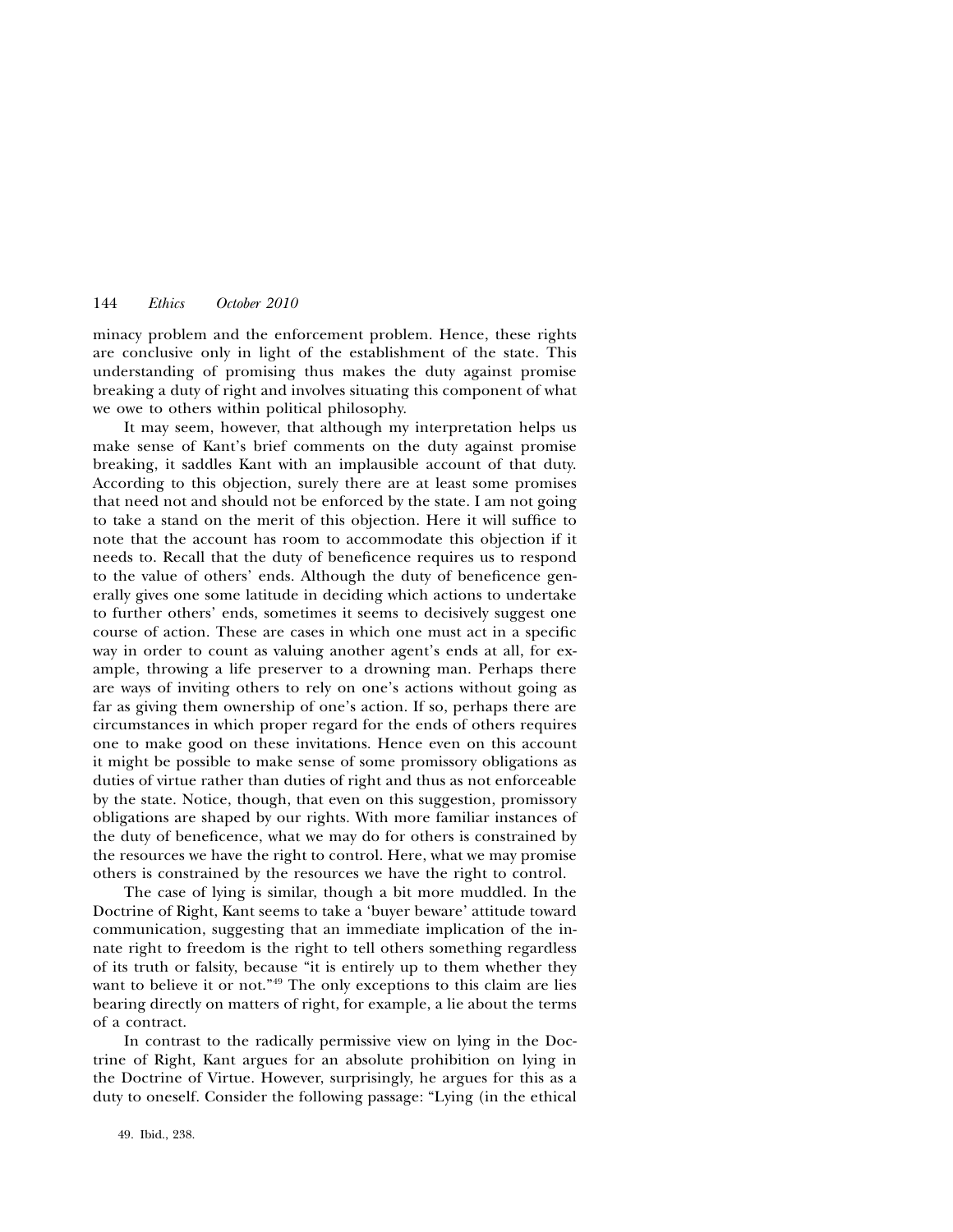sense of the word), intentional untruth as such, need not be *harmful* to others in order to be repudiated; for it would then be a violation of the rights of others. It may be done merely out of frivolity or even good nature; the speaker may even intend to achieve a really good end by it. But his way of pursuing this end is, by its mere form, a crime of a human being against his own person and a worthlessness that must make him contemptible in his own eyes."<sup>50</sup>

An adequate discussion of duties to oneself goes beyond what I can undertake here. Notice, though, that this passage together with the absence of any further discussion of the duty against lying in the Doctrine of Virtue seems to suggest that, by the time he wrote of the *Metaphysics of Morals*, Kant had come to believe that if the duty against lying were a duty to others, it would be a duty of right.

The *Metaphysics of Morals* thus seems to leave us with a highly permissive understanding of the duty against lying insofar as it is a duty to others: we are obligated to others not to lie only when the subject of the lie is a matter of right. Kant, however, seems to have been torn between a highly permissive and a highly prohibitive conception of the duty of right against lying. When we finally get to the infamous murderer at the door in an essay published after the *Metaphysics of Morals*, Kant does an about face regarding duties of right not to lie, suggesting that all lies undermine the possibility of rightful relations and going so far as to suggest that any bad consequences that might follow from lying to the murderer at the door may be legally imputed to the liar. $5\overline{1}$  The highly prohibitive account of the duty of right against lying is quite implausible. But at least as an interpretative matter, Kant's discussion of the duty against lying confirms that he regarded the Doctrine of Right as crucial in understanding this duty.

While the highly prohibitive account of the duty of right against lying leads to a counterintuitive result in the case of the murderer at the door, the more permissive view might be made to work. This limited duty of right against lying might be combined with something like the account I sketched above that placed the duty against promise breaking under the heading of duties of beneficence. Valuing the ends of others might require honest interactions with them. Notice that this suggestion would give a more plausible verdict in the case of the murderer. The murderer's ends are contrary to his duties and hence we have no duty to value them. So, on this suggestion one may lie to the murderer at the door precisely because of his immoral ends. This understanding of the duty against lying would still involve a serious detour through political philosophy: sometimes the duty against

50. Ibid., 553. 51. *LP* 8:426–27.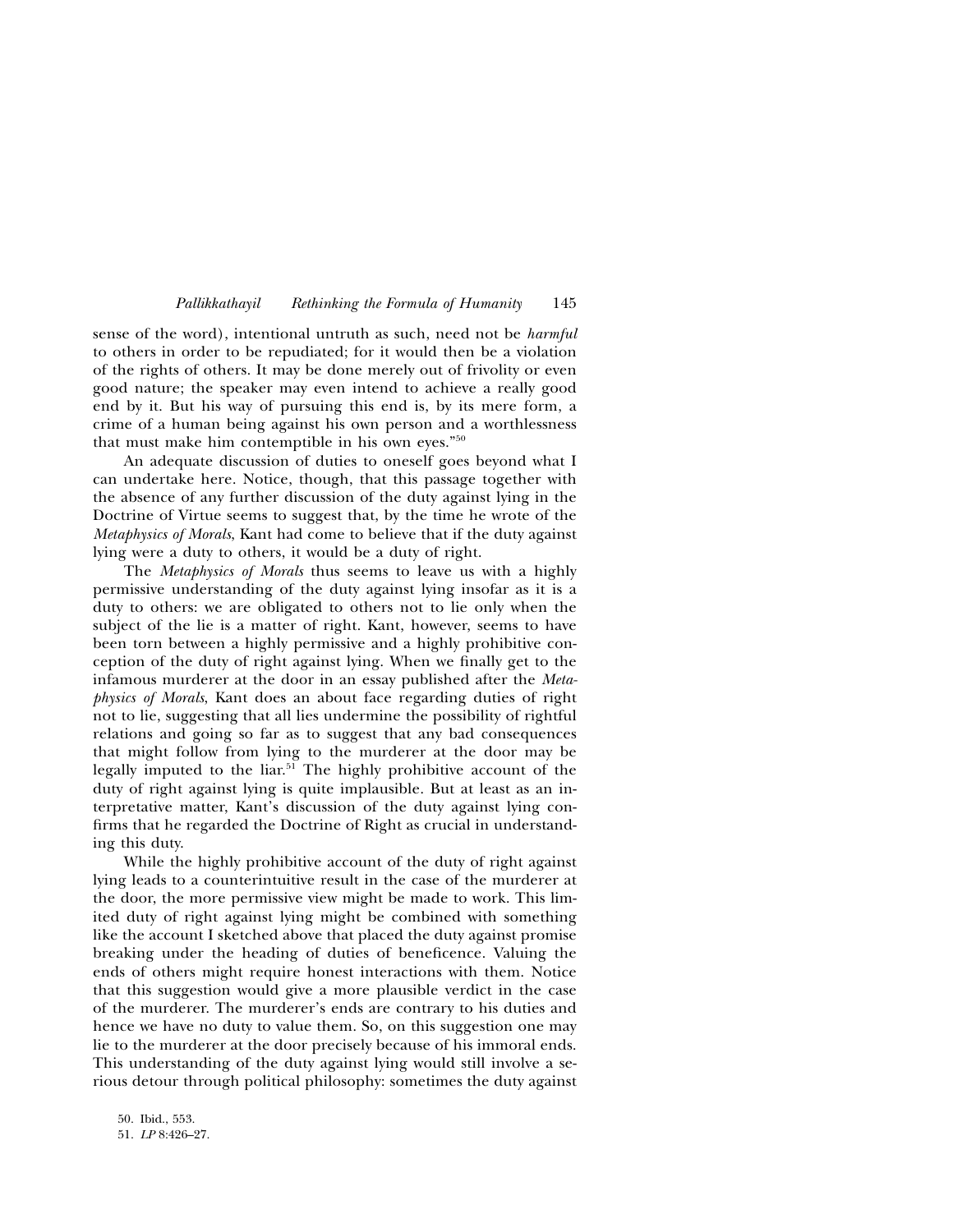lying is itself a duty of right and, even when it is not, the permissibility of lying depends at least in part on whether the person being lied to is acting rightfully. This suggestion is thus able to explain the difference between lying to the murderer and lying to an officer of a just state who has come to the door to execute a lawful arrest warrant.<sup>52</sup>

A great deal more would need to be done to develop and defend the suggested accounts of both the duty against promise breaking and the duty against lying. Here I have only aimed to show how Kant's own discussions of these duties confirm my overall interpretation and to indicate a way in which his views might potentially be improved that is still consistent with my interpretation. This, together with the discussion of the duties of love above, provides ample support for the claim that, for Kant, many of our most fundamental moral duties depend on and are shaped by political philosophy and actual political decision making.

# III. COMPARISON WITH THE POSSIBLE CONSENT INTERPRETATION

With the interpretation of what it is to treat someone merely as a means supplied by the Three-Stage Account in hand, we are now in a position to compare this interpretation with the possible consent interpretation. Recall that there are three problems with the possible consent interpretation. First, it involves attributing to Kant a view with a serious internal tension because it cannot be reconciled with his political philosophy. My proposed interpretation is developed explicitly in light of Kant's political philosophy and thus avoids this inconsistency.

Second, the possible consent interpretation involves attributing to Kant an implausible view because it rules out the use of force, coercion, and deception across the board. My interpretation does not saddle Kant with these consequences. But, admittedly, much more work needs to be done to develop Kant's political philosophy and to give an account of our duties against lying and promise breaking before we can assess the overall plausibility of this account.

Finally, let us consider the motivation behind the two interpretations. In a way, both interpretations take the idea of self-direction as a starting point. But the possible consent interpretation understands self-direction in terms of giving people discretion over all the ends they contribute to. This, as we have seen, amounts to a requirement that all interactions be cooperative. My interpretation understands self-direction in terms of leaving each person the same discre-

<sup>52.</sup> This account would still need to be reconciled with Kant's discussion of the duty to oneself against lying. As I noted above, a full discussion of duties to the self is beyond the scope of this article.